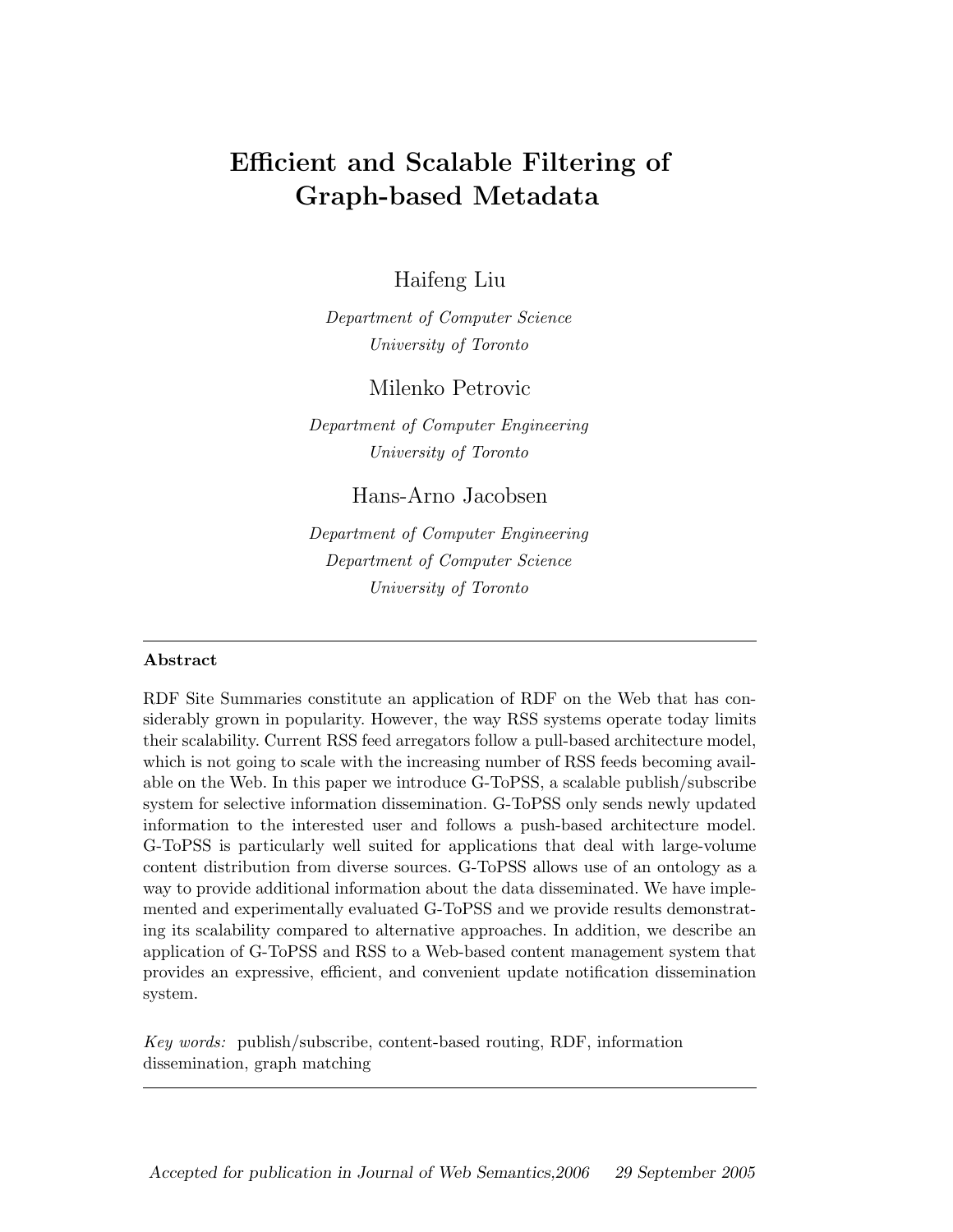# 1 Introduction

The amount of information on the Internet is continuously increasing. It is becoming increasingly easier for non-computer oriented users to publish information on the Internet because of myriads of user-friendly tools that now exist. For example, it is very easy for a user to keep an "online" diary (e.g., blogs) using a variety of tools. Collaboration tools such as a wiki, allow users to quickly publish information from within a web browser, without requiring access or knowledge of any additional applications. Finally, applications for web page authoring are becoming ever so easier to use. As a result of the advances in web page authoring tools, the number of information publishers has grown considerably.

RDF Site Summary (RSS) is a metadata language developed by the W3C for describing content changes.<sup>1</sup> RSS is so versatile that any kind of content changes can be described (e.g., web site modifications, wiki updates, and source code versioning histories). A RSS feed is a stream of RSS metadata that tracks changes for a particular content over time.

Typically, users apply a tool, which can read RSS feeds, to periodically check a number of RSS feeds by pulling RSS files from a web site. When RSS feeds indicate that the content has been updated, the user is informed. The user is expected to explicitly specify which RSS feeds to monitor.

A RSS feed aggregator is a service that monitors large numbers of feeds. It allows users to subscribe to the content that they are interested in without explicitly specifying which RSS feeds the content is coming from. This is particularly convenient for the user, since the number of RSS feeds that can carry information of interest to the user can be very large. In addition, a user does not have the resources to monitor large number of feeds and hence the user can easily miss information of interest.

RSS feed aggregators use pull-based architectures, where the aggregator pulls RSS feeds from a web site that hosts the feed. As the number of feeds on the web proliferates (e.g., due to ease of publishing information on the web), this architecture is not going to scale. It not only consumes unnecessary resources, but also becomes difficult to ensure timely delivery of updates.

Figure 1 illustrates the scalability problem. Multiple RSS aggregators (i.e., personal (desktop) aggregators, online news aggregators, and server side aggrega-

Email addresses: hfliu@cs.toronto.edu (Haifeng Liu),

petrovi@eecg.toronto.edu (Milenko Petrovic), jacobsen@eecg.toronto.edu (Hans-Arno Jacobsen).

<sup>1</sup> http://web.resource.org/rss/1.0/spec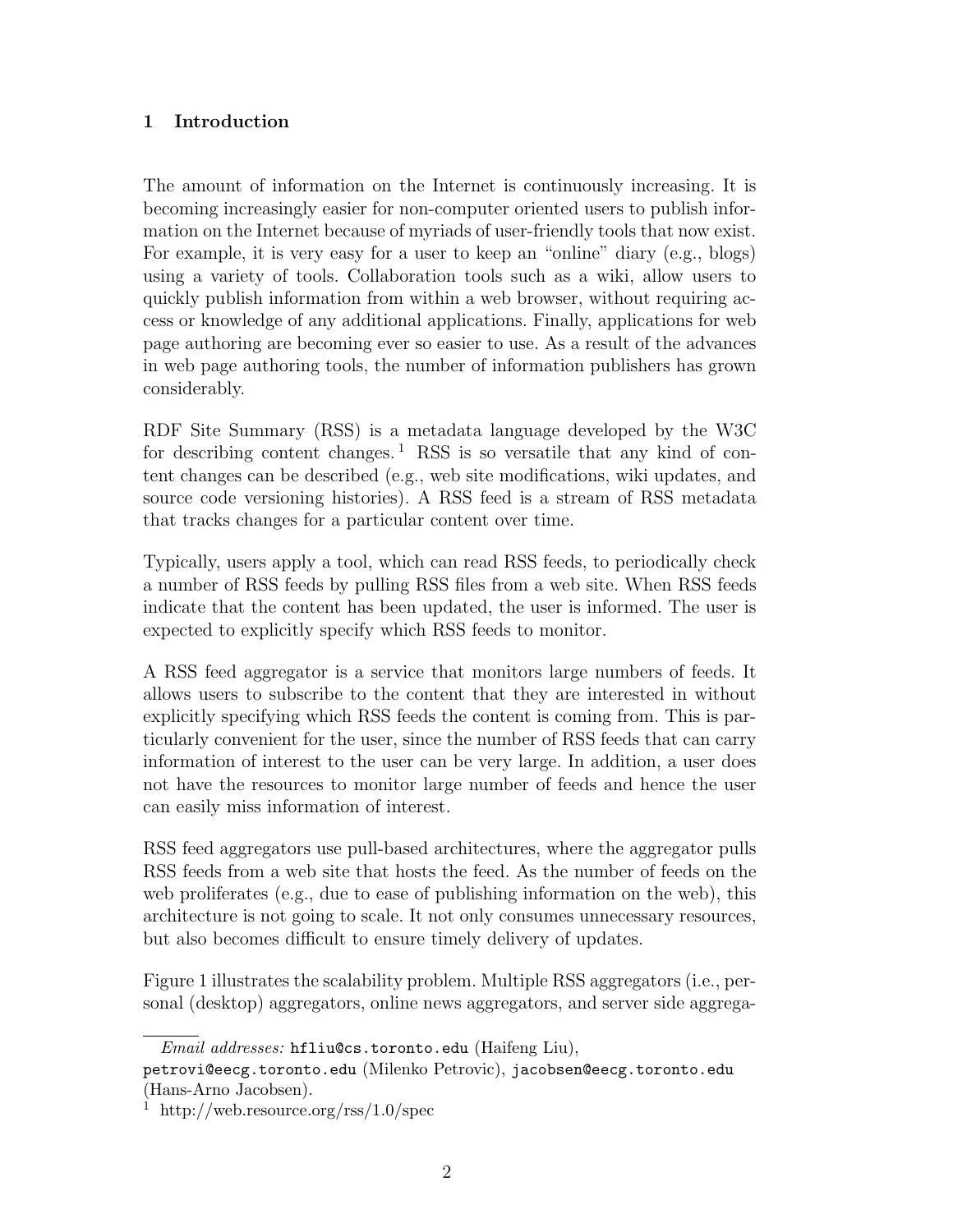

Fig. 1. Current RSS dissemination architecture



Fig. 2. G-ToPSS RSS dissemination architecture

tors) poll numerous RSS feed sites, each. Anecdotal evidence suggests that the way RSS dissemination is currently done can severely affect the performance of web sites hosting popular RSS feeds. <sup>2</sup>

In this paper, we describe G-ToPSS<sup>3</sup>, a graph-based publish/subscribe architecture for dissemination of RDF data. This paper extends our previous work [22] with a presentation of a detailed application case study initially described in [21]. The G-ToPSS system provides fast filtering of RDF metadata such as RSS publications, as well as timely delivery of publications to interested subscribers in a scalable manner. Figure 3 shows the architecture of G-ToPSS. The new information system architecture significantly reduces the number of unnecessary polls of RSS feed sites. New content are only sent back to the interested aggregator, not all (see Figure 2).

RSS is just one application that can benefit from this architecture. Another application that is increasingly becoming important is content management in the enterprise. PDF is the de facto standard for representing documents in electronic form while preserving their original formatting. RDF metadata can

<sup>2</sup> InfoWorld RSS growing pains, July 16, 2004, RSS Traffic Burdens Publisher's Servers, July 19, 2004

<sup>3</sup> G-ToPSS is a part of the Toronto Publish/Subscribe System (ToPSS) research effort, which comprises a large number of publish/subscribe research projects, such as M-ToPSS (mobility-aware) [3,26,23,19], S-ToPSS (semantic matching) [20], A-ToPSS (approximate matching) [18], L-ToPSS (location-based matching) [26], PADRES (federated p/s) [13,16,17] and others.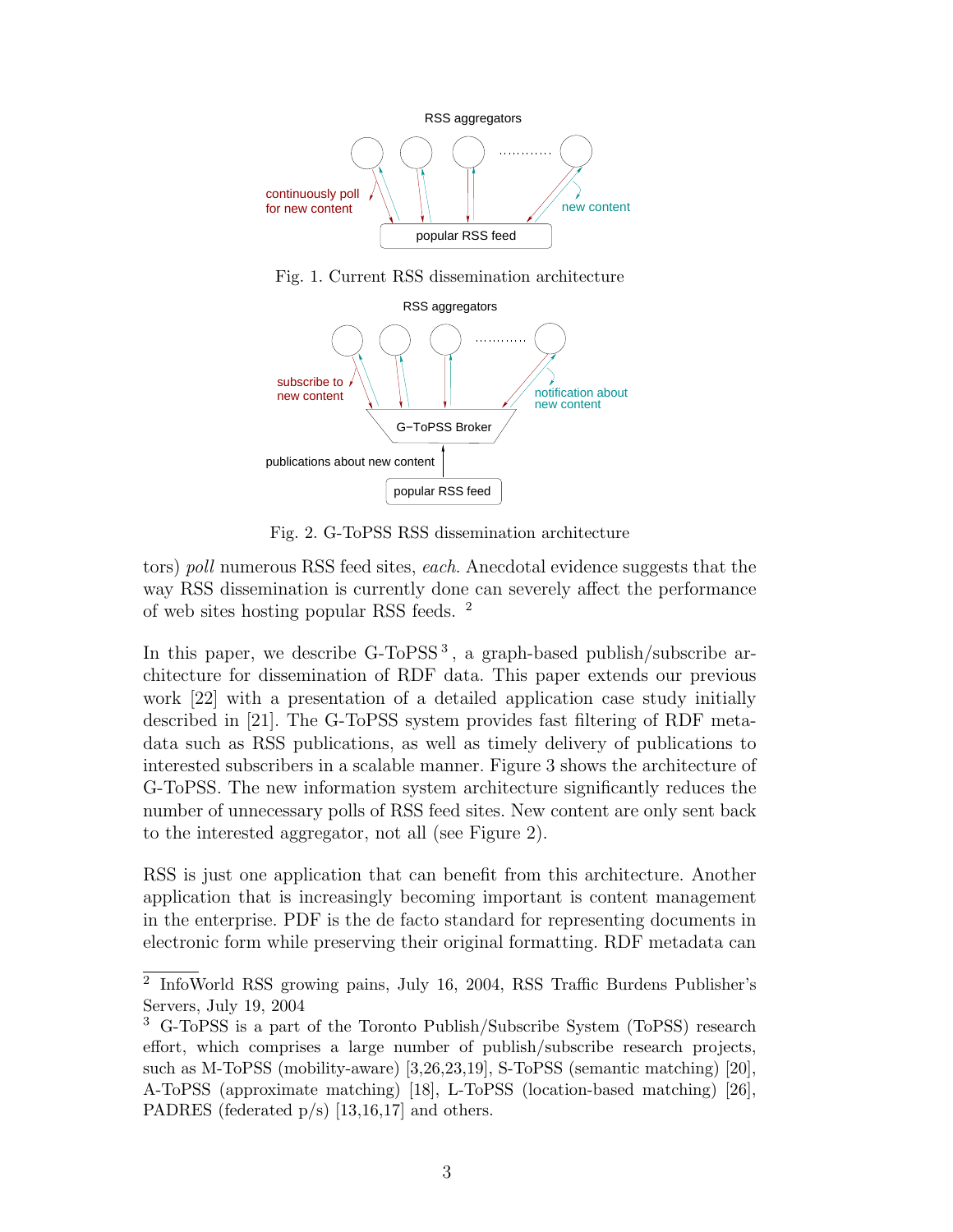

Fig. 3. RDF Site Summary Dissemination System based on G-ToPSS

be embedded in PDF documents, which aids in document management. G-ToPSS provides an architecture that could be applied to content-based routing to disseminate relevant documents throughout a wide area enterprise network.

In addition, [11] describes a number of uses cases for RDF data access, many of which can directly benefit from the described architecture. Some examples include "finding unknown media objects", "avoiding traffic jams" and "exploring the neighborhood."

G-ToPSS employs the publish/subscribe, data-centric communication model. There are three main entities in this model: publishers, subscribers and brokers. Publishers send all data to a broker (or a network of brokers). Subscribers register their interest with the broker in receiving relevant data. The role of a broker is to mediate communication between the publishers and the subscribers by matching the published data with the interests of the subscribers. This way the subscribers do not need to know who is publishing the data, as long as the data meets their specific interest, and the publishers do not need to know who are the ultimate receivers of their publications. This provides decoupling of senders and receivers of data both in space and time, which makes the publish/subscribe paradigm particularly well suited for structuring of large and dynamic distributed systems such as RSS feed dissemination, for example.

The contributions of this paper are three-fold. First, we present an original publish/subscribe system model, referred to as G-ToPSS, for large-volume graph-based content filtering. The G-ToPSS system supports the use of an ontology to specify taxonomy information about the data disseminated. Second, we develop a novel algorithm for filtering of graph-structured data and experimentally demonstrate the scalability of the approach. Finally, we present an application of G-ToPSS for the dissemination of content changes to users of a Web-based content management system.

The paper is organized as following. In Section 2 we briefly summarize related work. The G-ToPSS publish/subscribe model supporting graph matching is developed in Section 3. Section 4 describes the graph matching algorithms and data structures. Section 5 presents the experimental evaluation. In Section 6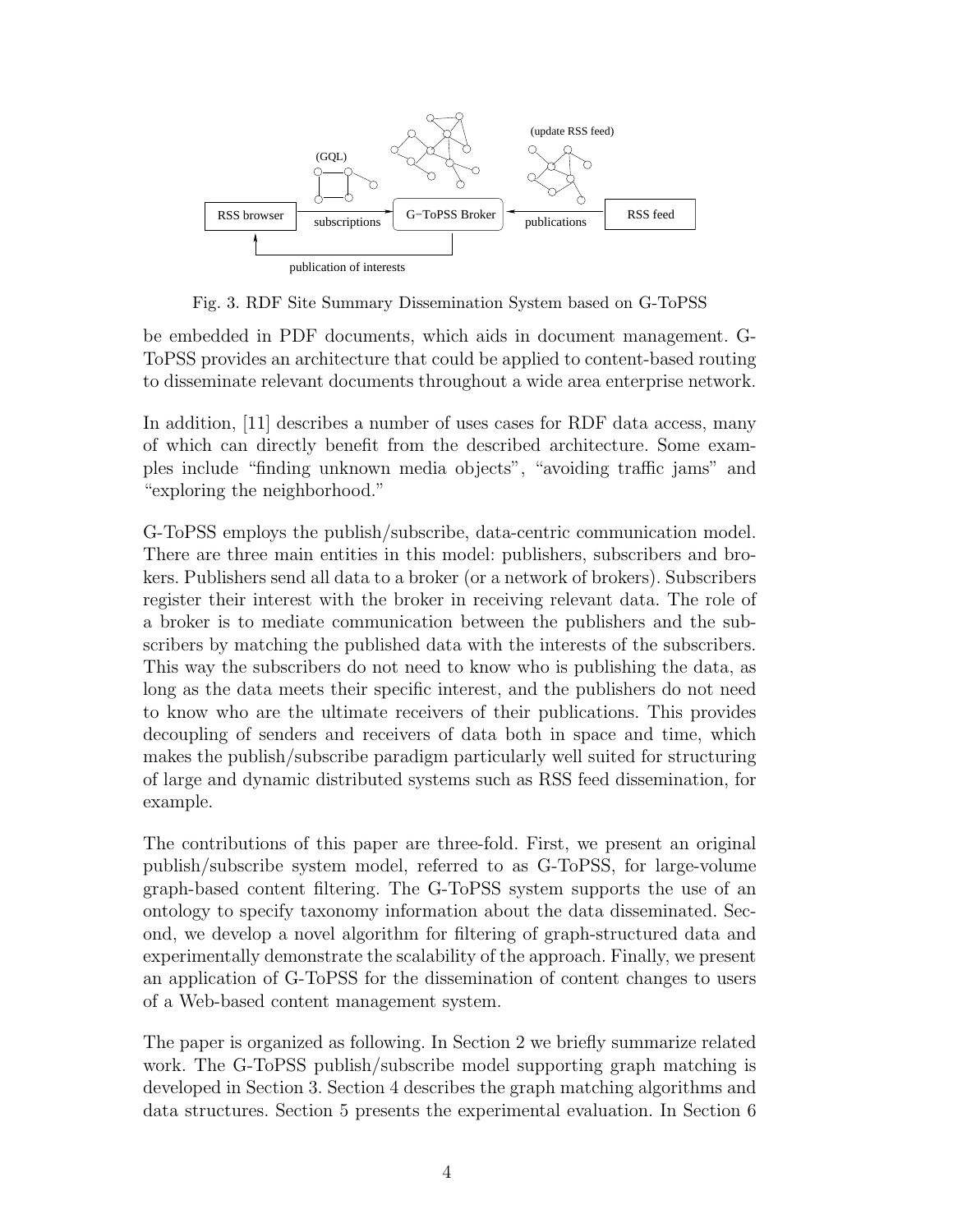we describe an application of G-ToPSS to a content management system. Section 7 concludes the paper and discusses possible directions for future work.

# 2 Related Work

The use of the publish/subscribe communication model for selective information dissemination has been studied extensively. Existing publish/subscribe systems [12,1,9,5] use attribute-value pairs to represent publications, while conjunctions of predicates with standard relational operators are used to represent subscriptions. Systems such as those described in [2,10] process XML publications and XPath subscriptions. XPath expressions represent path patterns over a document tree. XTrie [6] propose an index structure that supports filtering of XML documents based on many XPath expressions. The approach is extensible supporting patters including constraint predicates. Gupta et al. [14] show how to process XML stream over XPath queries including predicates. These approaches do not support the filtering of graph-structured data, which is the main motivation of our work.

Previously, we have built a prototype publish/subscribe system S-ToPSS [20] that extends the traditional attribute-value-pair-based systems with capabilities to process syntactically different, but semantically-equivalent information, thus achieving another level of decoupling, which we termed *representational* decoupling. S-ToPSS uses an ontology to be able to deal with syntactically disparate subscriptions and publications. The ontology which can include synonyms, a taxonomy and transformation rules was specified using S-ToPSS specific methods. On the other hand, G-ToPSS publication and subscription data models are based on directed graphs in general and RDF in particular. Use of RDF makes it possible for G-ToPSS to use ontologies built on top of RDF using languages such as RDFS and OWL. To illustrate this, in this paper, we extend the G-ToPSS subscription language with type constraints for subjects and objects, where the type information is represented in a RDFS taxonomy.

OPS [25] is another ontology-based publish/subscribe system whose publication and subscription model is also based on RDF. OPS uses a very general subgraph isomorphism algorithm for matching over overlapping graphs. However, this approach, as we show in this paper, unnecessarily increases the matching complexity because it assumes that any node of the publication graph can map to any node of the subscription graph. In this paper, we compare the performance of G-ToPSS to OPS and show that G-ToPSS always outperforms OPS.

A RDF document can be represented as directed labelled graph. Every node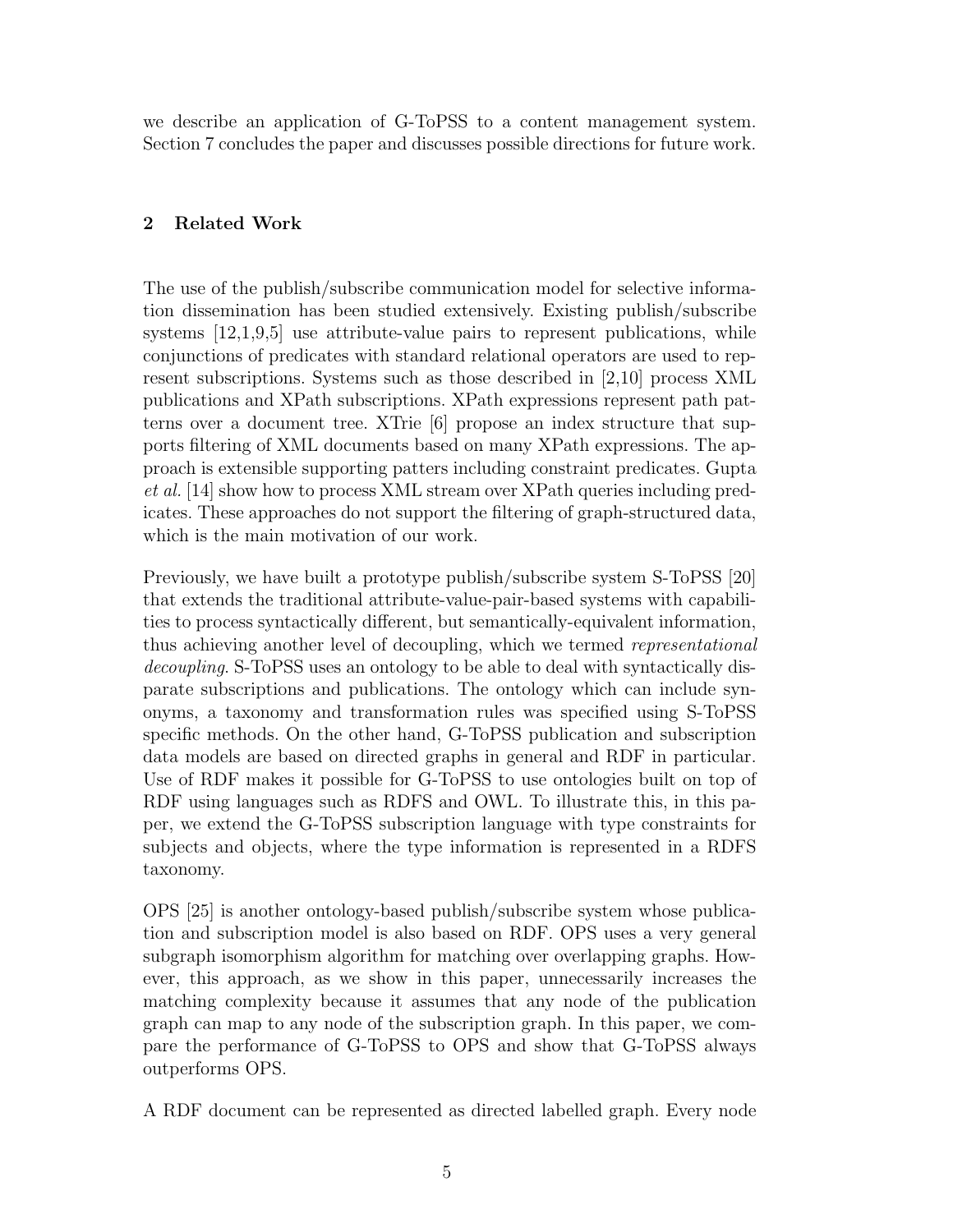in the graph has a unique name, and no two edges between any two nodes can have the same label. Given this assumption, in this paper, we show how to store such graphs in a way that exploits commonalities between them and how to use this data structure to efficiently filter publications.

Racer [15] is a publish/subscribe system based on a description logics inference engine. Since OWL is based on description logics, Racer can be used for RDF/OWL filtering. Racer does not scale as well as G-ToPSS. Its matching times are in the order of 10s of seconds even for very simple subscriptions [15], however, it offers more powerful inference capabilities not available in G-ToPSS. Chirita at el. and Cai et al. [7,4] design a publish/subscribe system supporting metadata and propose a query language based on RDF. Both approaches are based on peer-to-peer network abstractions and express queries in a triple pattern, rather than a graph-based language as central to G-ToPSS. No support for including ontology information in the filtering process is provided in either approach. Furthermore, G-ToPSS demonstrates greater scalability with a demonstrated throughput of millions of queries per second as compared to the throughput of 250 queries per second reported by RDFPeers [4].

CREAM [8] is an event-based middleware platform for distributed heterogeneous event-based applications. Its event dissemination service is based on the publish/subscribe model. Similar to other publish/subscribe systems, the subscription and publication model in CREAM, is based on attribute-value pairs. Like S-ToPSS, attributes and values can be associated with semantic information from an ontology. Unlike G-ToPSS, which is based on RDF, ontology and data are represented in a CREAM-specific data model. In addition, we are not aware of any quantitative evaluations of CREAM's scalability such as the one for G-ToPSS presented in this paper.

## 3 G-ToPSS Model

In this section, we describe the four components of the G-ToPSS data model: publications, subscriptions, matching semantics and ontology support. Publications are RDF documents. Subscriptions are queries for filtering of RDF documents following certain patterns. Our subscription language model is similar to RQL (RDF Query Language), but the difference is that RQL is a typed language featuring variables on labels for nodes (classes) and edges (properties). However, our G-ToPSS model only supports variables on node labels and opts to include ontology information in a separate taxonomy. We refer to our subscription language as GQL.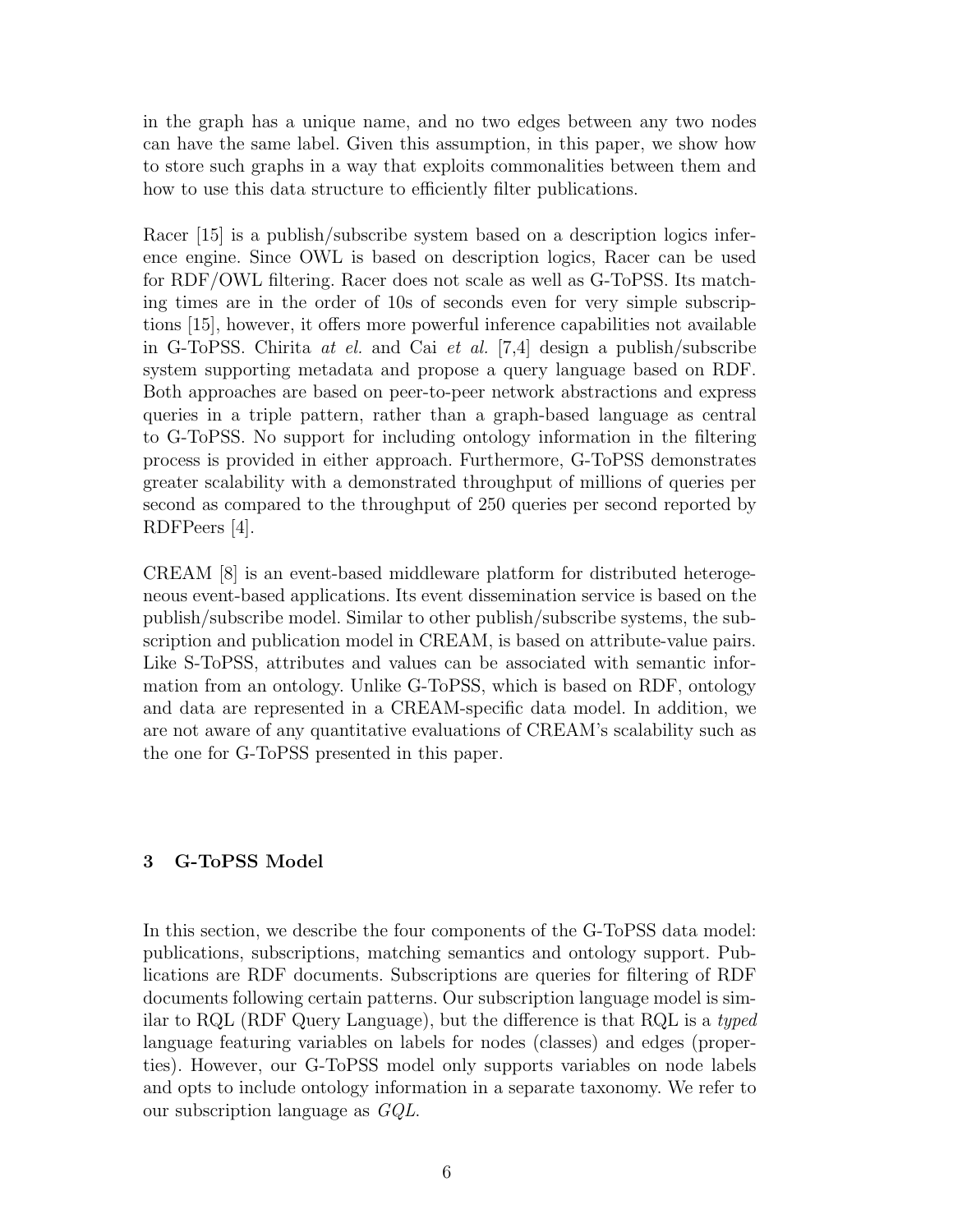#### 3.1 Publication Data Model

A G-ToPSS publication is a RDF document, which is represented as a directed labelled graph. By the specification of RDF semantics by Pat Hayes, an RDF graph is a set of triples (subject, property, object). Each triple is represented by a node-edge-node link (as shown in Figure 4). subject and property are URI references, while object is either an URI reference or a literal. A publication is a directed graph where the vertices represent *subjects* and *objects* and edges between them represent *properties*.



Fig. 4. RDF triple graph

Figure 5(c) illustrates a publication about one of Prof. Jacobsen's papers published in the 2001 SIGMOD conference.

## 3.2 Subscription Language Model

A G-ToPSS subscription is a directed graph pattern specifying the structure of the publication graph with optional constraints on vertices. A subscription is represented by a set of 5-tuples (subject, property, object, constraintSet (subject), constraintSet (object)). Constraint sets can be empty.

Similar to the publication data model, each 5-tuple can be represented as a link starting from the *subject* node and ending at the *object* node with the property as its label. From the publication data model, we know that each node is labelled with a specific value. However, in a subscription, we also allow subject and object to be either a constrained or unconstrained variable. An unconstrained variable matches any specific value of the publication; while the constraint variable matches only values satisfying the constraint. A constraint is represented as a predicate of the form  $(2x, op, v)$  where  $2x$  is the variable,  $op$  is an operator and  $v$  is a value.

There are two types of operators: Boolean, for literal value filtering and is-a, for RDFS taxonomy filtering. Boolean constrains are one of  $=$ ,  $\leq$  and  $\geq$  with traditional relational operator semantics. is-a operators are also one of  $=$ ,  $\leq$ and  $\geq$  but with alternative semantics.  $\leq$  is "descendantOf" which means that variable ?x is an instance of a descendant of class  $v \geq$  is "ancesterOf" which means that ?x is an instance of an ancestor of class  $v =$  means that ?x is the direct instance of class  $v$  (i.e., a child of  $v$ ).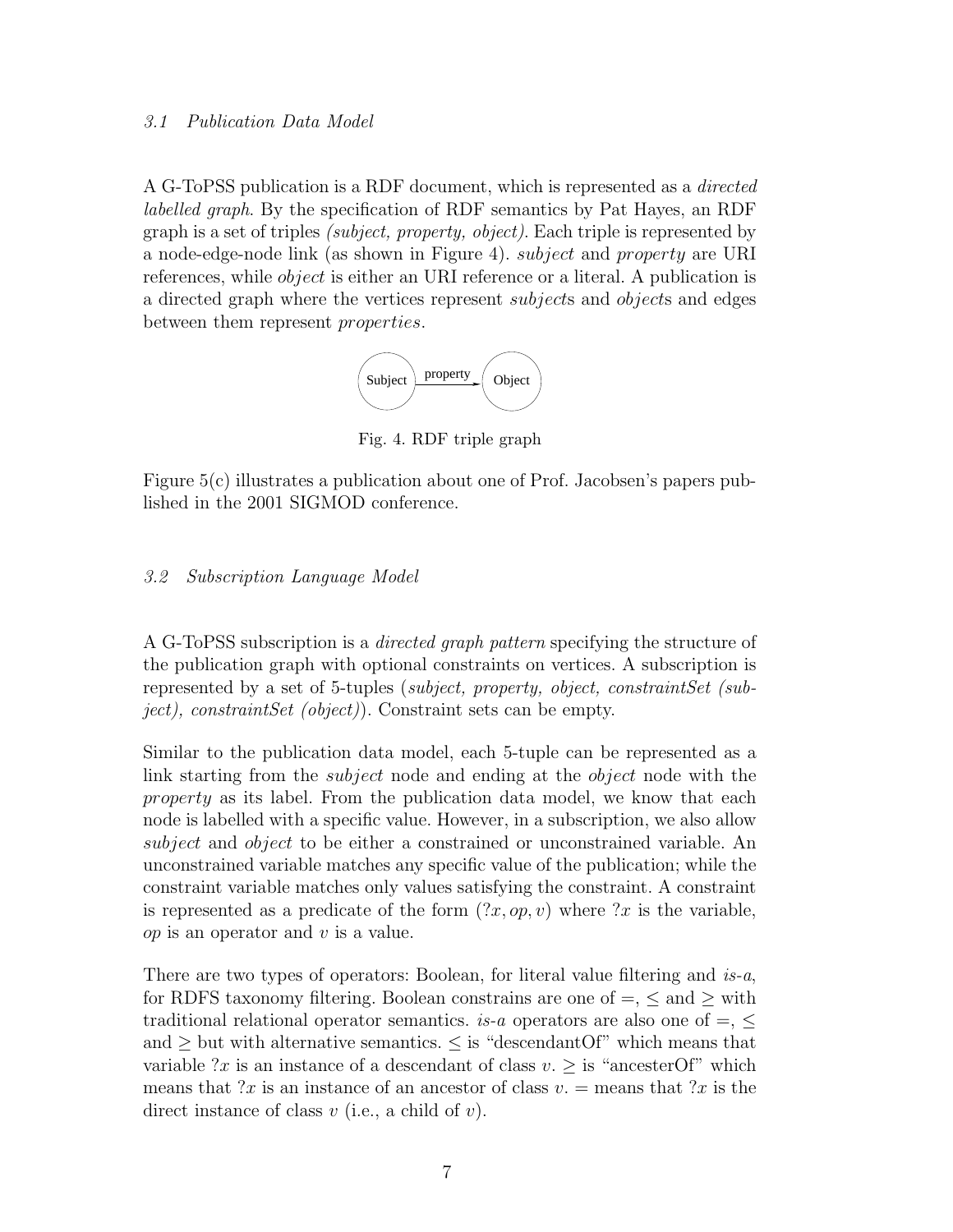For example, Figure 5(a) illustrates a subscription that specifies interest in a web page which is about the G-ToPSS project supervised by Arno and published after the year 2003. This type of constraint is for literal value filtering.

The subscription in Figure 5(b) is looking for a web page about a new project after 2004. There are two variables; the one constraining the year is a literal value filter; the other is a semantic constraint which uses the class taxonomy. Only an instance about HomePage which is a descendant of the "Academia" class is going to match (refer to Figure 6).



Fig. 5. Example subscriptions, publication and  $G_M$ 

#### 3.3 Matching Semantics

We denote  $G_P$  as the publication graph and  $G_S$  as the subscription graph pattern. The matching problem is then defined as verifying whether  $G<sub>S</sub>$  is embedded in  $G_P$  (or isomorphic to one or more subgraphs of  $G_P$ ). Graph pattern  $G_S$  is embedded in  $G_P$  if every node in  $G_S$  maps to a node in  $G_P$  such that all constraints of  $G<sub>S</sub>$  are satisfied.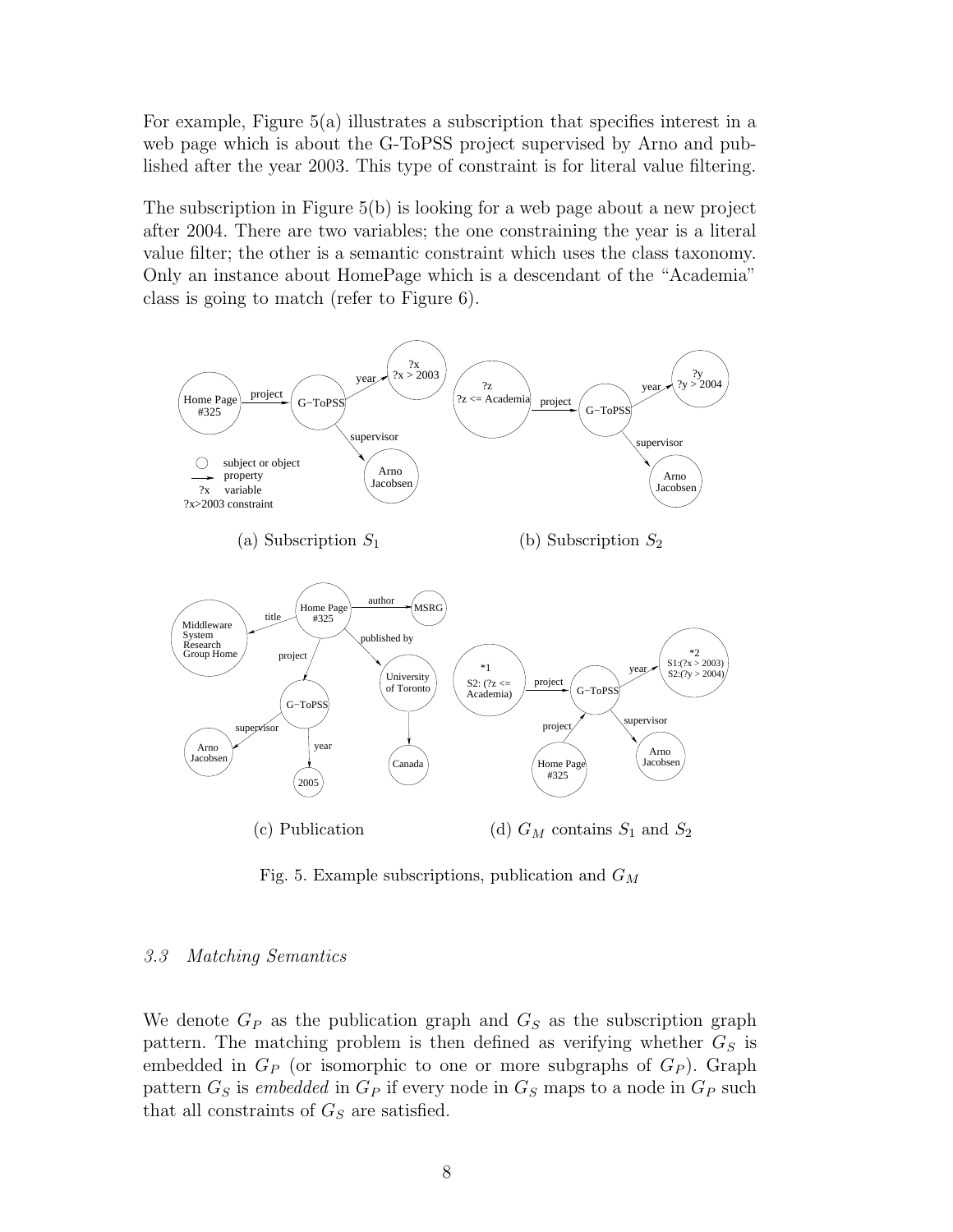Formally speaking, for each 5-tuple *(subject, property, object, constraint Set*) (subject), constraint Set (object)) in subscription graph  $G<sub>S</sub>$ , there is at least one triple (subject, property, object) in publication  $G_P$  such that the subject and object nodes are matched and linked by the same property edge. The nodes that match are either the same (i.e., their labels are lexicographically equal) or the node in  $G<sub>S</sub>$  is a variable for which the value of the node in  $G<sub>P</sub>$ satisfies all constraints associated with the variable.

For example, the subscription in Figure  $5(a)$  is matched by the publication in Figure 5(c) since the publication contains the same links (*Home Page*  $\sharp 325$ , project, G-ToPSS), (G-ToPSS, supervisor, Arno Jacobsen), and (2005)  $> 2003$ , thus (G-ToPSS, year, ?x(?x > 2003)) is satisfied.

## 3.4 Ontology Support

An RDFS class taxonomy with *is-a* relationship is the semantic information about a subject or an object that is available in the G-ToPSS ontology. An RDF schema supports constrain *is-a* relationship on *properties* (i.e., represented by the edge between *subject* and *object*). However, to simplify the system design, we only support the taxonomy information about *subject* and object nodes in our G-ToPSS model. As explained in the following section, structure matching and constraint matching are separate stages in the matching algorithm. It is straight forward to extend the current model to support other RDF schema semantics (e.g., subPropertyOf, Datatype, etc.).

G-ToPSS allows the designer to use multiple inheritance in the taxonomy, with the restriction that the taxonomy must be acyclic. The taxonomy lists all instances of a class. Alternatively, this information can be specified in the RDF graph using a type property, but for simplicity we have opted to include this information in the taxonomy. Note that an instance can also have multiple parents.



Fig. 6. Example taxonomy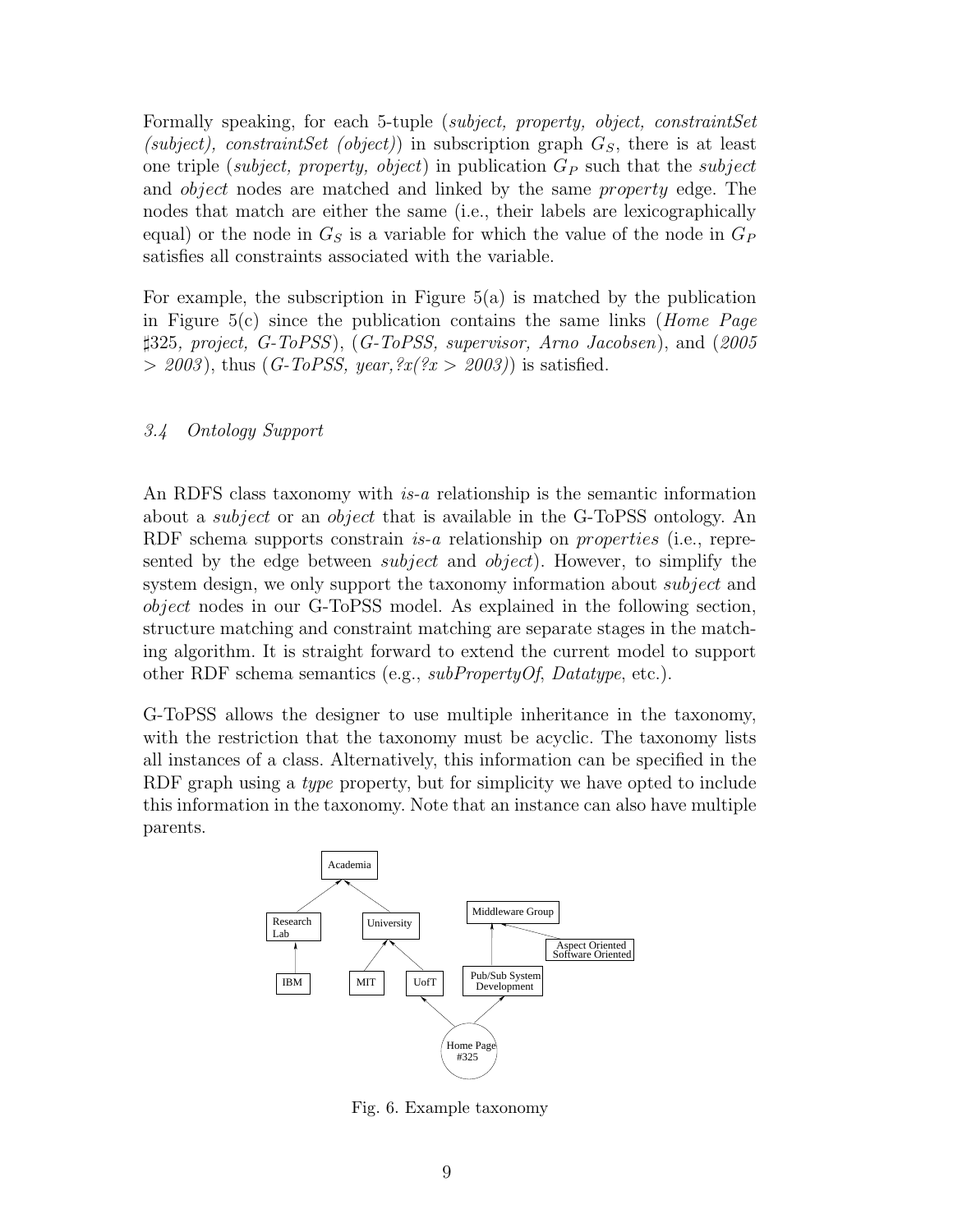In Figure 6, we show an example of a class taxonomy about an academic webpages system. Class "Academia" includes two subclasses: "Research Lab" and "University". Class "Middleware Group" includes "Pub/Sub System Development" and "Aspect Oriented Software Development" two subclasses. The document instance "Home page  $\sharp 325$ " belongs to both "UofT" and "Pub/Sub System Development".

As a side note, existing publish/subscribe systems are classified as either content-based or hierarchical (topic) based. Thus, a class taxonomy is a way to seamlessly integrate both models. When filtering, a subscription is matched if and only if both the content and the hierarchical constraints are satisfied.

# 4 Algorithm and Data Structure

To exploit overlap between subscriptions we integrate all subscriptions into a single graph. We denote the graph containing all subscriptions as  $G_M$ . Given all subscriptions,  $G_M$ , a publication,  $G_P$ , the publish/subscribe graph matching problem is to identify all the subgraphs  $G_{S_i}$  (representing a subscription  $S_i$ ) in  $G_M$  which are matched by  $G_P$ . In other words, the goal is to determine all graph patterns,  $G_{S_i}$  that are subscriptions, in  $G_M$  that match some subgraph of  $G_P$ .

This matching problem is different from subgraph isomorphism [24]. The subgraph isomorphism problem is defined as follows: given graphs  $G_1$  and  $G_2$ , identify all subgraphs of  $G_2$  which are isomorphic to  $G_1$ . This differs from the problem we are trying to solve, which is to identify all subgraphs of  $G_2$  that are isomorphic to *some* subgraph of  $G_1$ .

## 4.1 Data Structure

Since there can be multiple edges between the same pair of nodes, we use two-level hash tables to represent  $G_M$ . At the first level, we use a hash table to store all the pairs of vertices taking the names of the two nodes as the hash key. Each entry of the first hash table is a pointer to another (second-level) hash table that contains a list of all the edges between these two nodes. The edge label (i.e., "property" in the 5-tuple) is used as the hash key. Each edge points to a list of subscriptions that contain this edge.

Figure 7 shows the data structure of  $G_M$ . There are two edges between node A and B and both s1 and s2 contain the edge a between A and B.

Any subscription can contain multiple variables that can be matched by any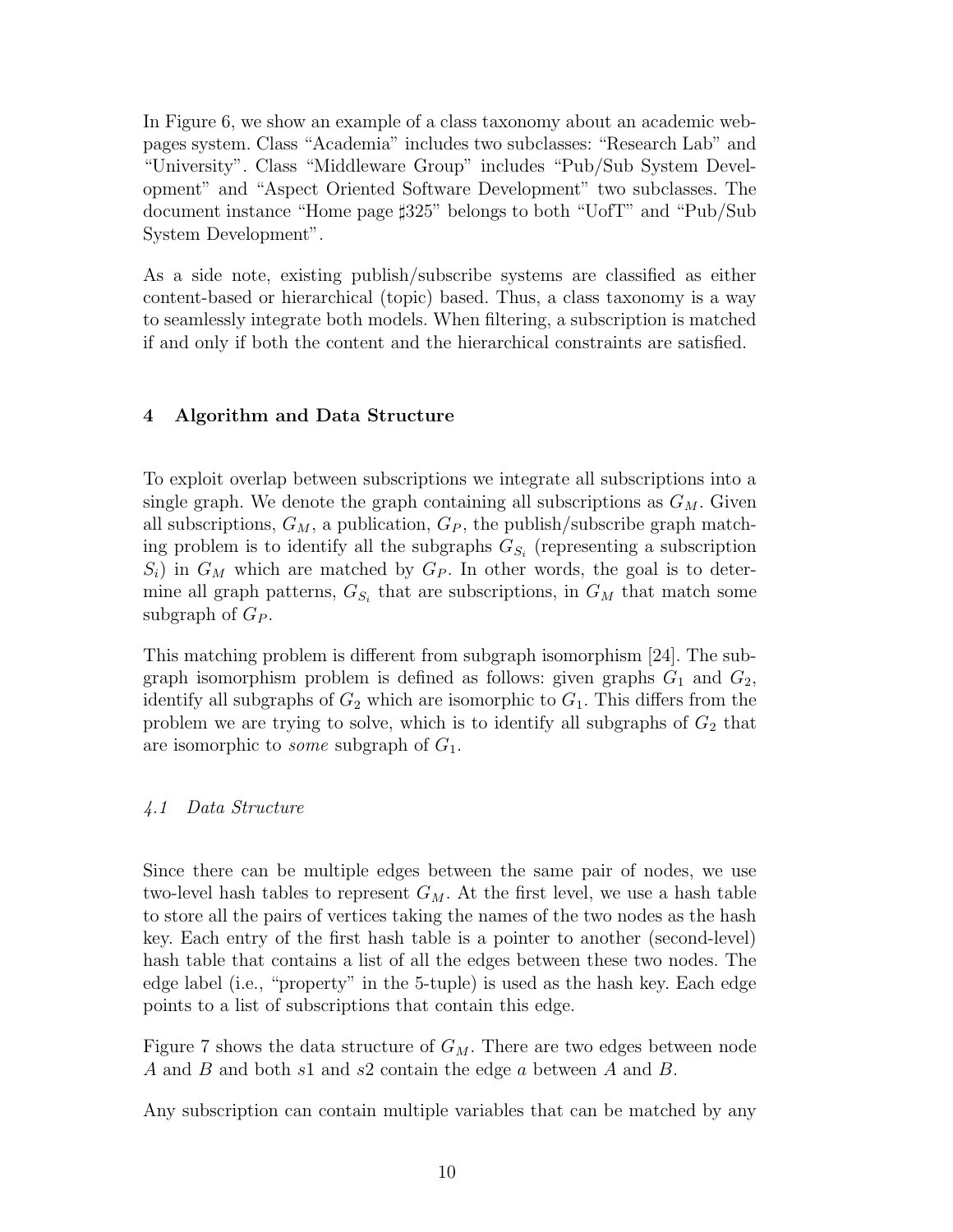

Fig. 7. Data Structure

vertex in the publication graph. For example, Figures  $5(a)$  and  $5(b)$  show two subscription graphs containing variables and the merged subscription graph,  $G_M$ , in Figure 5(d).

The data structure from Figure 7 allows us to store uniquely labelled nodes only once. In other words, nodes belonging to different subscriptions, but with the same label map to the same node in  $G_M$ . This is possible because each node in a graph is uniquely identified by its label. However, this is not the case with nodes with variable labels. Variable labels do not uniquely identify nodes, but instead they represent a (possibly constrained) pattern on node labels from a publication.

We introduce a special sequence of labels,  $\star_i | i \geq 1$ , to represent variables. The value of index  $i$  is bounded by the number of variables in the subscription with the most variables among all subscriptions in  $G_M$ .

For example, in Figure 5(d), we use one node labelled as  $\star_1$  to represent both ?x and ?z; ?x and ?y are represented by two nodes  $\star_1$  and  $\star_2$  since they appear in the same subscription. Mapping between original variable labels from the subscription (e.g., ?x) to the corresponding *star* name is preserved.

Mapping of variables from subscriptions to star labels is arbitrary for the sake of simplicity, even though some mappings are better than others since they can results in a sparser  $G_M$ . In the future, we are going to investigate how much can be gained, in terms of matching performance, by having a more sophisticated mapping.

## 4.2 Matching Algorithm

We use a graph  $G_M$  to contain all subscriptions. First, we discuss how  $G_M$ is created when inserting subscriptions. Suppose  $G<sub>S</sub>$  is a subscription graph.  $|G_S.\star|$  is the number of variables in the subscription graph, variable vertices in  $G_S$  are labelled as  $\star_i$  where  $0 < i < |G_S, \star|$ .  $G_M, \star$  is the number of stars in  $G_M$ . Note that all vertices in  $G<sub>S</sub>$  and  $G<sub>M</sub>$  are unique.  $G<sub>M</sub>$ . T1 is the first-level hash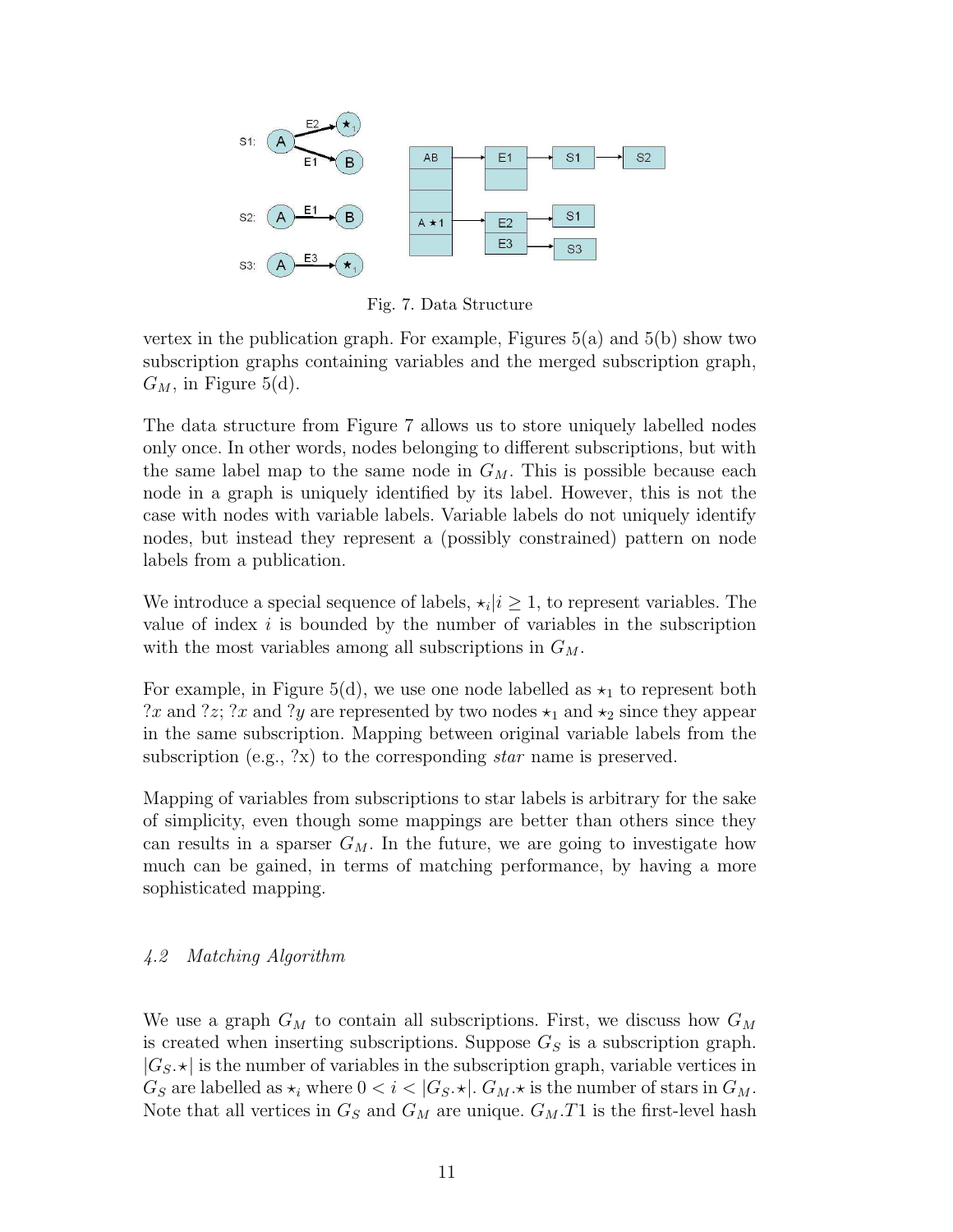table, and  $T2$  is the second-level hash table. Esubs is a set of subscriptions containing edge E,  $G_M$  subs is the set of all subscriptions in  $G_M$ . E (and E2) is a directed edge from E.v to E.w, E.smEdge is an edge in  $G_M$  that overlaps with E.  $newTable(A, B)$  creates a table with 2 columns A and B that will be used to decided on the bindings for variables.

# Algorithm  $Insert(G_S)$

| 1.  | if $G_S.\star > G_M.\star$              |
|-----|-----------------------------------------|
| 2.  | $G_M.*=G_S.*$                           |
| 3.  | for each edge $E \in G_S$ edges         |
| 4.  | $T2 = G_M.T1.getTable(E.v, E.w)$        |
| 5.  | <b>if</b> $(T2$ is null)                |
| 6.  | $T2 = G_M.T1.insert(E.v, E.w)$          |
| 7.  | $E2 = T2.getEdge(E)$                    |
| 8.  | <b>if</b> $(E2 \text{ is null})$        |
| 9.  | $E2 = T2.insertEdge(E)$                 |
| 10. | $E2. bindingTable = newTable(E.v, E.w)$ |
| 11. | $E2.subs = E2.subs + G_S$               |
| 12. | $G_M$ subs = $G_M$ subs + $G_S$         |
| 13. | $E.smEdge = E2$                         |

Algorithm Insert is the procedure for subscription insertion. For each edge in  $G<sub>S</sub>$ , we check if there is a corresponding edge in the first-level hash table. If there is no such edge, we update the hash tables by inserting  $E.vE.w$  into the first-level hash table and inserting edge  $E$  into the corresponding second-level hash table. Finally, the subscription id is inserted into the list associated with edge  $E$  and added to  $G_M$  subs.

Next, we explain how to perform matching using the subscription graph  $G_M$ when a publication arrives.  $G_P$  is the publication graph (the number of edges in  $G_E$  is m).  $G'_P$  is a completed graph containing vertices  $E.v, E.w, \star_i$  such that  $0 < i < |G_M \times | + 1$ . All nodes in  $G_P$  are unique. SubSet contains all subscriptions that have at least one edge in  $G_M$  that are referenced by  $G_P$ . Result is a set of  $(S,R)$  where S is a subscription and R is a satisfying binding for variables. Natural join  $(\infty)$  is an equality join on all common columns.

| Algorithm $match(G_P)$ |                                         |  |  |  |  |  |
|------------------------|-----------------------------------------|--|--|--|--|--|
| 1.                     | for each $E \in G_P$ edges              |  |  |  |  |  |
| 2.                     | create a fully connected graph $G'_{P}$ |  |  |  |  |  |
| 3.                     | for each edge $E2 \in G_P'$             |  |  |  |  |  |
| 4.                     | $T2 = G_M.T1.getTable(E2.v, E2.w)$      |  |  |  |  |  |
| 5.                     | if $(T2 \text{ not null})$              |  |  |  |  |  |
| 6.                     | $E3 = T2.getEdge(E)$                    |  |  |  |  |  |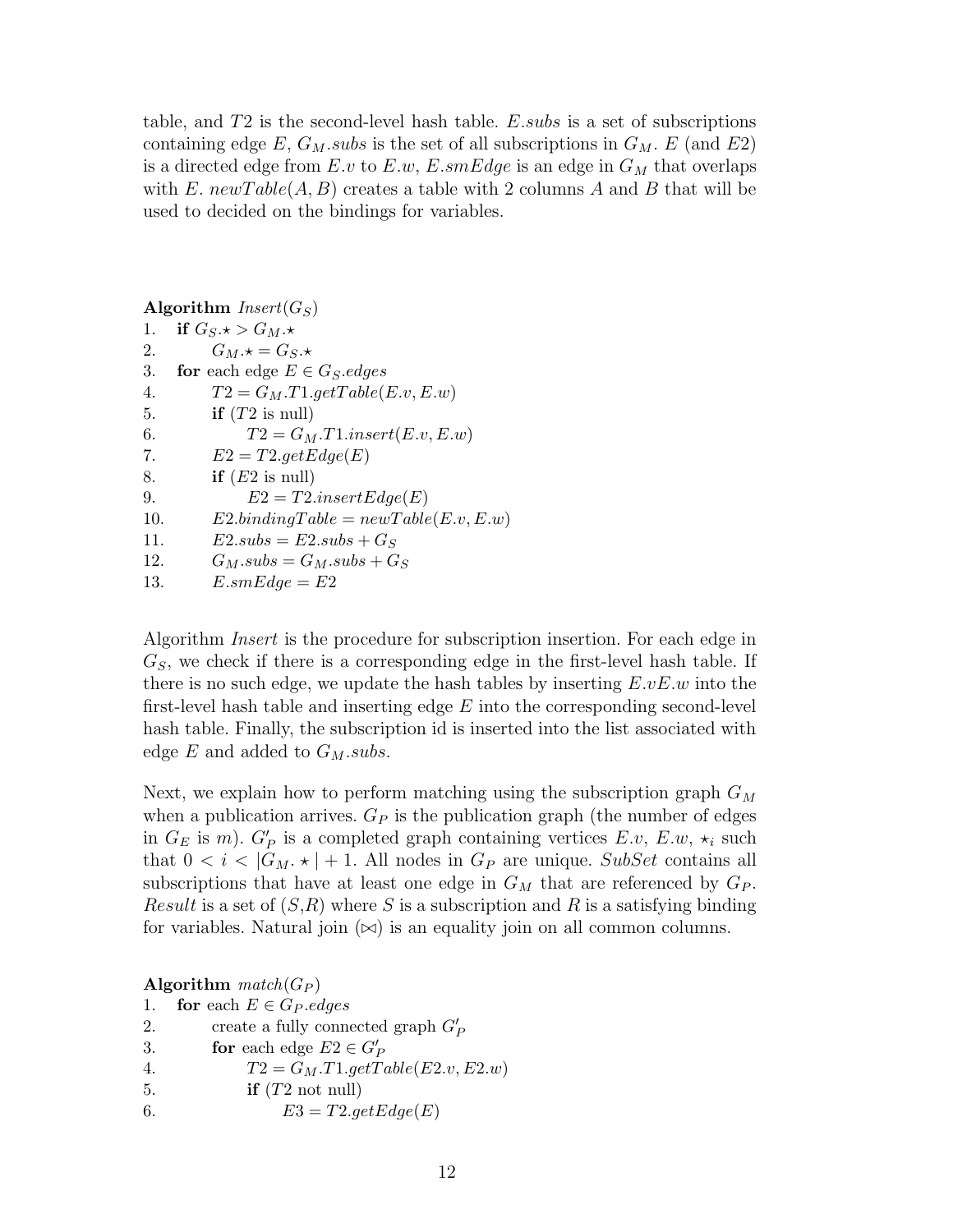```
7. if (E3 \text{ not null})8. for all S \in E3subs9. S. edgeCount + +10. E3. bindingTable + = (E.v, E.w)11. SubSet = SubSet + E3.sub12. result = 013. for all subscriptions S \in SubSet14. if (S. edgeCount \geq |S. edges|)15. S. edgeCount = 016. b = E.\text{sm}E \text{d}q e.\text{binding}T \text{a} \text{b} \text{e} | E \in S17. for every edge E2 \in S. edges - E18. b = b \bowtie E2. smEdge. bindingTable19. for every row R \in b20. if CheckConstraint(R, C_S, T)21. result = result + (S, R)
```
Algorithm *match* is the procedure for matching publications against subscriptions. There are two stages in the matching process. First, for each edge in the publication, we check all the corresponding subscription edges in  $G_M$ . Then we find the satisfying bindings for variables and evaluate the constraints.

In the first stage, for the publication edge  $v_1v_2$ , it can be matched by edges  $v_1v_2, v_1\star_i, \star_i v_2$  and  $\star_i\star_j$  in  $G_M$ . There are three actions to perform on these potentially matching edges. (1) Add  $v_1v_2$  into the binding tables of all matching edges so that they can be used in the second stage. (2) Increase the counters of subscriptions associated with these edges. (3) Put the subscriptions into Subset as matching candidates. This completes the first stage of matching.

In the second stage, we find the matched subscriptions by checking the candidates in Subset one-by-one. For each subscription  $s_i$  in Subset, we join all the binding tables of edges belonging to  $s_i$ . If the result table is not empty, then the entries in the result table contain all valid binding values for all variables in the subscription.

Figure 8 provides an example for a binding table join. For example, the subscription contains two edges  $A\star_1$  and  $\star_1B$ . There are three entries in the binding table of  $A\star_1$  which means  $A\star_1$  is matched by three edges AB, AC and AE in the publication.  $\star_1B$  is matched by 5 edges in the publication. Joining of these two tables produces ACB and AEB and hence  $\star_1$  can be bounded with value  $C$  and  $E$ .

After identifying all valid bindings of variables, we can use the binding value w to evaluate the constraint. For the constraint  $(2x, op, v)$ , we need to check whether (w op v) is true. For the value filtering constraint, (w op v) is evaluated using standard relational operator comparison.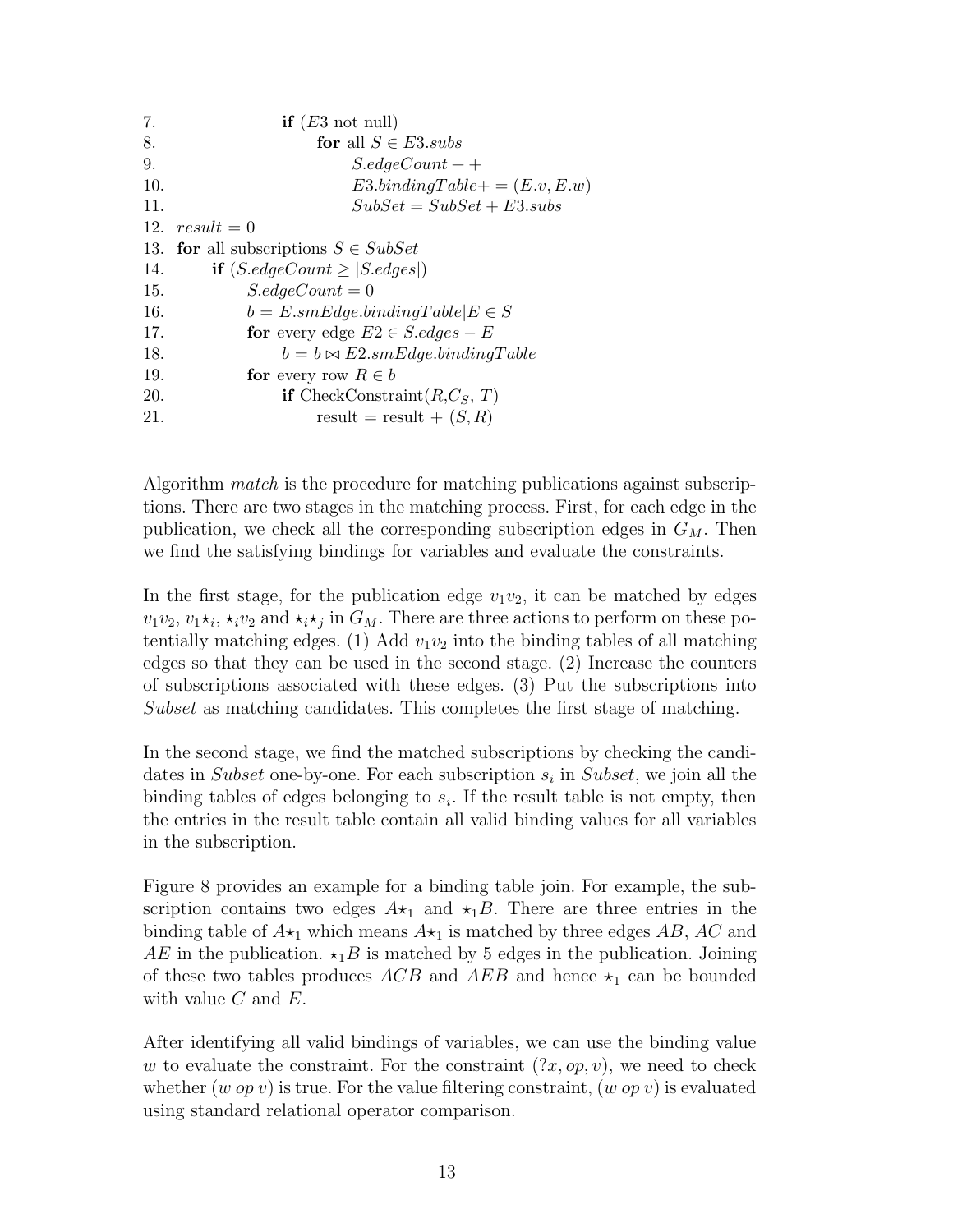

Fig. 8. Binding table join

For the class taxonomy filtering constraint  $(w \text{ op } v)$ , we need to check the descendant-ancestor relationship between the specific instance w and the class v by traversing the taxonomy tree. The constraint checking algorithm is shown in Algorithm CheckConstraint.

#### Algorithm  $CheckConstraint(R, C_S, T)$

- 1. **for** each variable  $\star$  in S
- 2. find the value v in R and the constraint  $(op, c)$
- 3. return is  $True(v, op, c, T)$

Algorithm  $isTrue(v, op, c, T)$ 

- 1. if  $op = LT$  return isNodeDescendant(v, c, T)
- 2. if  $op = GT$  return isNodeDescendant(c, v, T)
- 3. if  $op = EQ$  return (c.equals(v))

For example, in Figure 5(d), for subscription  $s_2$ ,  $\star_2$  is matched by node "2005" since  $2005 > 2004$  and  $\star_1$  is matched by node "Home Page  $\sharp 325$ " since it is descendant of class "Academia."

#### 4.3 Analysis

Space Complexity: The space cost mainly includes two parts: hash tables and linked lists associated with each edge to store the subscription ids that contain this edge. The size for the hash tables is determined by the number of unique edges among all the subscriptions. The length of the linked list depends on the average number of subscriptions each edge is associated with. Therefore, the space complexity is

$$
O(|G_M. edges| + |G_M. edges| \times N_{s_e})
$$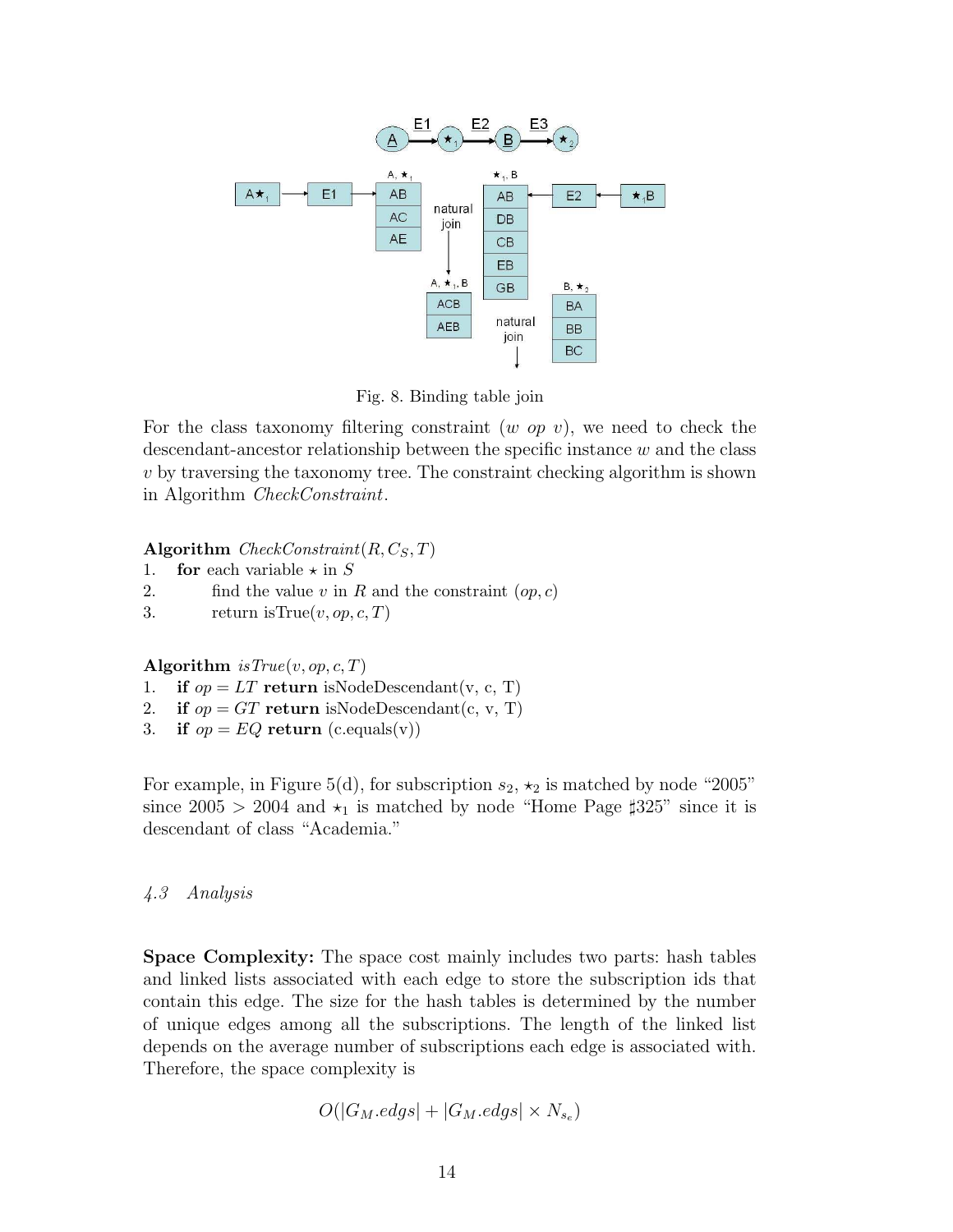where  $|G_M$  *edges* is the number of unique edges in matrix  $G_M$  and  $N_{S_e}$  is the average number of subscriptions each edge is associated with.

Time Complexity: For the procedure of insert a subscription into the system, he insert $(G_S)$  algorithm iterates for every edge in the coming subscription, locate the corresponding list associated with the edge and add an entry of the coming subscription into the list. Thus, the insert algorithm depends on the number of edges for each subscription and the time complexity is

 $O(|G_S. edges|).$ 

To form the graph  $G_M$  which contains all subscriptions, we have to insert subscriptions one by one. Therefore, the time to load a batch of subscriptions at a time is  $\sum_{s_i} |G_{S_i}.edges|$ . Since the number of edges in each subscription is very small, the time complexity of loading subscription is

# $O(number_of\_subscripts)$ .

The matching algorithm consists of two stages. First is edge matching. By checking each edge in the publication, we determine all the subscriptions that have at least one edge matched by the publication. The time of the first stage depends on the size of the completed graph  $G_P'$  and the number of edges in the publication. Since each graph  $G_P'$  contains all the stars in  $G_M$  plus E.v and E.w, the number of edges in  $G_P'$  is  $\binom{k+2}{2}$  $\binom{+2}{2}$ . Suppose k is the number of stars in  $G_M$ , m is the number of edges in the publication, we have

$$
O(m * 2\binom{k+2}{2}) \sim O(mk^2).
$$

In the second stage, for each subscription in  $SubSet$ , if all the edges of it are matched, we perform a join operation on the binding tables to determine whether there is a satisfying binding for the variables, then we check the constraints. To join two tables, the time is linear with the size of the smaller table. The time complexity to find satisfying bindings of variables for each subscription is

$$
O(k * l)
$$

where k is the number of stars in  $G_M$  and l is the size of the smallest binding table for variables.

The time to check whether the constraint for the variable is satisfied according to the class taxonomy is dependent on the complexity of the taxonomy tree. Since multiple parents are allowed in the class taxonomy tree, the time is  $O(d^t)$ where  $d$  is the depth of the tree and  $t$  is the average number of parents each node may have.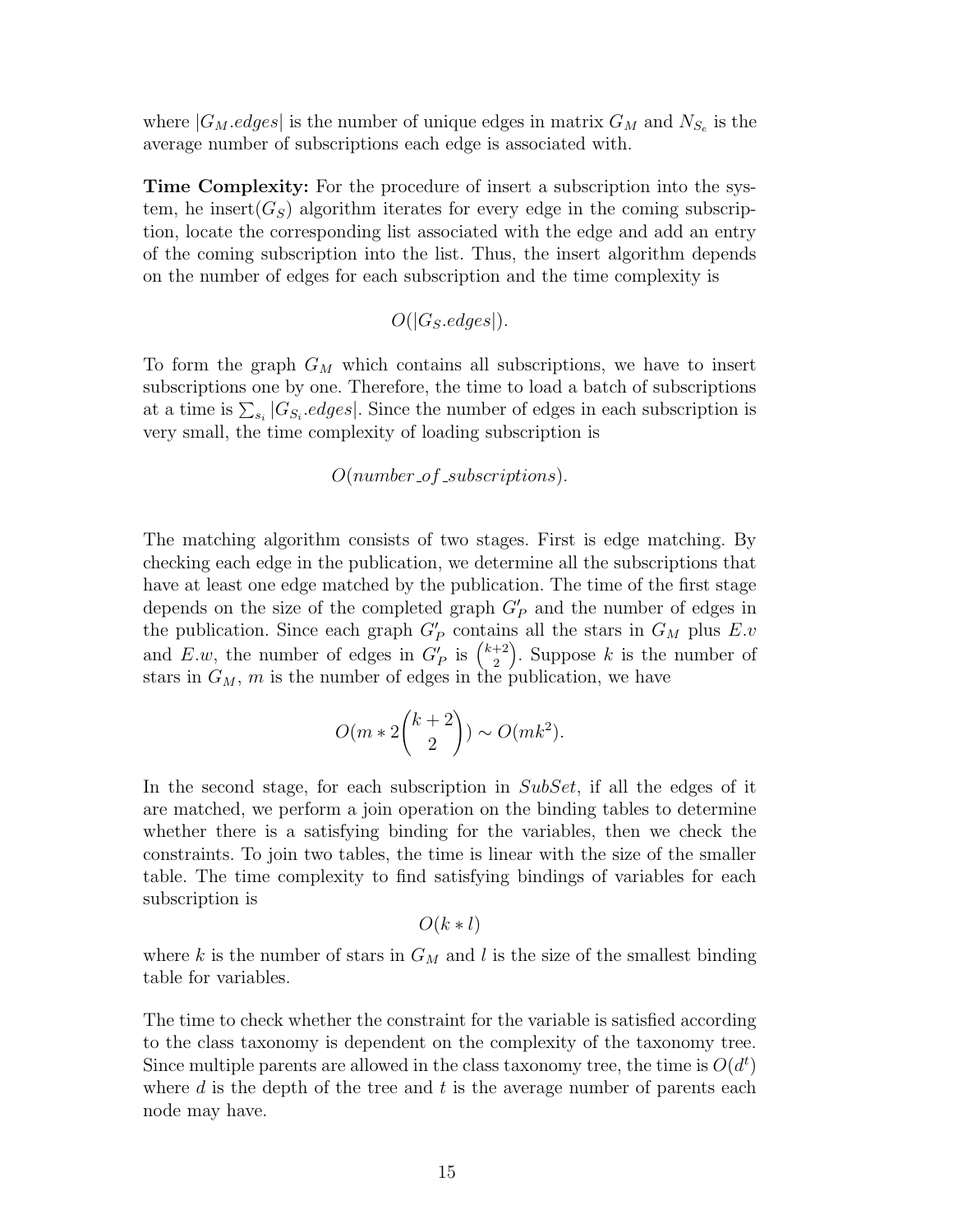Overall, the matching time to evaluate all subscriptions is

$$
O(mk^2) + O(n*k * l + n * k * d^t)
$$

where *n* is the number of subscriptions in  $SubSet$ . In real applications, the class taxonomy tree is fixed, the number of variables in one subscription is small (usually 1 to 3, at most 5),  $m \ll n$ , and n is around the number of matched subscriptions. Therefore, the overall matching time is linear with the number of matched subscriptions:

 $O(ratio_{match} * number_of\_subscripts).$ 

#### 5 Evaluation

| parameters      | default values | description                                     |
|-----------------|----------------|-------------------------------------------------|
| SizeP           | (35,90)        | size of publication                             |
| $Size_S$        | (5,35)         | size of subscription                            |
| $N_{sub}$       | 30,000         | number of subscriptions                         |
| $ratio_{match}$ | $0.1\%$        | ratio of matched subscriptions among all        |
| $N_{stars}$     | $\overline{2}$ | number of stars (variables) in one subscription |
| $N_{sub*}$      | 27,000         | number of subscriptions containing stars        |
| $overlap_s$     | 50%            | ratio of overlap among subscriptions            |

Table 1 The workload parameters in experiments

We have implemented the algorithm in Java. We experimentally evaluate the rate of matching and the memory use. We run the experiments on a Linux system with 1GB RAM and a 1GHz microprocessor. We are using a synthetic workload so that we can independently examine various aspects of G-ToPSS. We report the results for the two most important metrics from a user's perspective, namely the rate of matching and the memory requirements. The workload parameters are shown in Table 1.

 $Size<sub>P</sub>$  and  $Size<sub>S</sub>$  are decided by (number of nodes, number of edges) the publication graph and the subscription graph. The number of edges must be larger than the number of nodes in order to obtain a connected graph. We use  $ratio_{match}$  to control the number of matched subscriptions that are generated as subgraphs from the publication graph.

We generate the test workload using the parameter values from Table 1. A publication is generated first. For example, for publication of size  $(k,m)$  we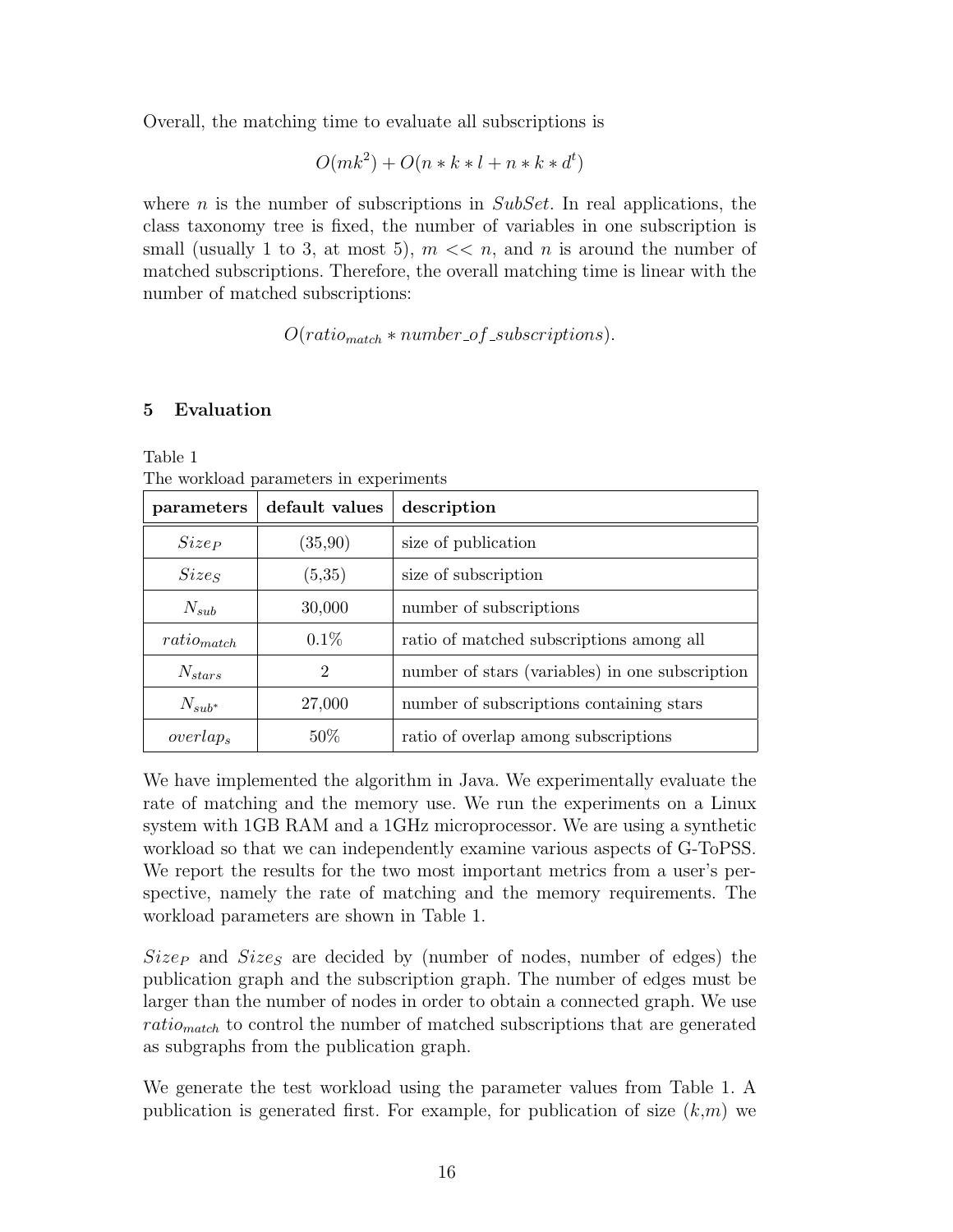first generate a simple path of length  $k-1$  and then we generate  $m-k+1$ edges between random pairs of the k nodes.

Subscriptions are generated in four steps.  $1. ratio_{match}$  subscriptions that match the publication are generated by randomly selecting a subgraph of the publication. 2. Using same technique, overlapped subscriptions are generated as subgraphs from one big graph. 3.  $N_{sub} * (1 - overlap_s)$  non-overlapping subscriptions are generated randomly in the same way that the publication was generated. 4.  $N_{stars}$  vertices are selected from all  $N_{sub*}$  subscriptions and replaced with a variable  $(\star)$ . Alternatively, we limit values that can be bound to a variable by adding constraints.

All measurements are performed after G-ToPSS has loaded all the subscriptions. We look at the effect of the number of subscriptions, subscription size and matching ratio (number of subscriptions matched by a publication). Finally, we compare G-ToPSS with two alternative implementations. For each experiment, we vary one parameter and fix the others to their default values as specified in Table 1.

Number of subscriptions: Figure 9(a) shows the memory use with increasing number of subscriptions. We see that the memory size grows linearly as the number of subscriptions increase. Since all subscriptions in our experiments are of the same size and the overlap factor is constant, the memory increase per subscription is also a constant.

Figure 9(b) shows the time to find all matches for a publication given a fixed set of subscriptions. As the set of subscriptions increases, so does the time. The number of subscriptions that match the publication is relative to the total number of subscriptions in the set. Consequently, the number of matches increases as the number of subscriptions increases.

The time to match a publication is split between structure matching phase and constraint evaluation phase. As the number of subscriptions increases, both of these times increase by a fixed amount because the number of matches increases constantly.

**Subscription size:** Figure  $9(c)$  shows how the space used by the subscriptions decreases as the overlap between them increases. We present this to validate our workload. The matrix space is the size of  $G_M$ , while whole memory is equal to the size of  $G_M$  plus the space used to store all the subscriptions.

Figure 9(e) shows the effect of increasing subscription size on the matching time. We see that the time increases more rapidly as the number of edges increases (e.g., from 4 to 8), the time almost doubles. On the other hand, as the number of edges increases slowly, so does the increase of matching time, hence the matching time is not affected by the number of nodes, but by the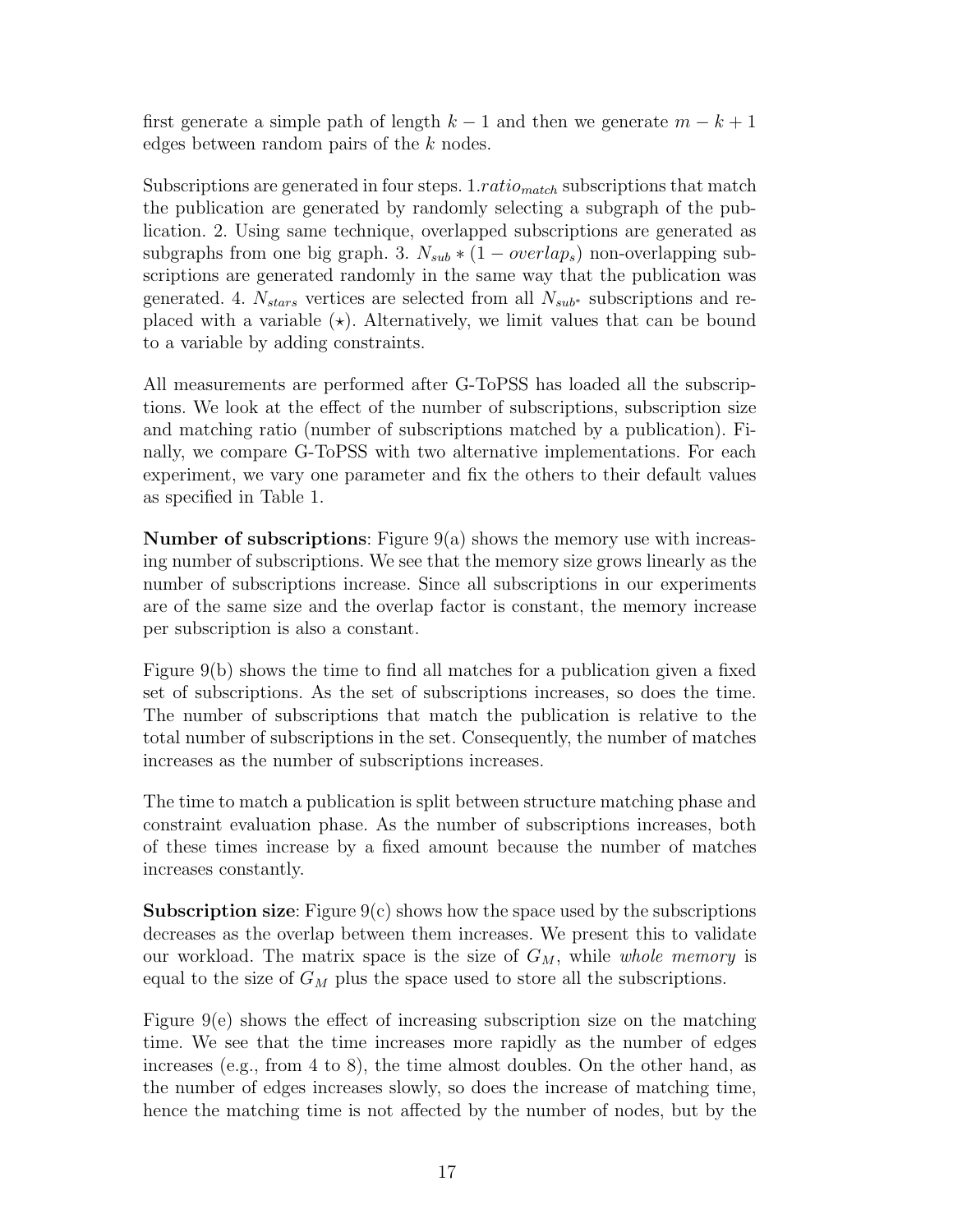



(c) Memory vs. subscription overlap



(e) Matching time vs. subscription size

160  $140$ matching time (ms)  $120$ 100  $\overline{80}$ 60  $40$ 20  $\Omega$ 20,000 100,000 60,000 80,000 40,000 number of subscriptions

(a) Memory vs. #subscriptions (b) Matching time vs. #subscriptions



(d) Memory vs. subscription size



(f) Matching time vs. matching ratio

Fig. 9. Experimental performance results

number of edges in the subscription.

**Matching ratio:** Figure  $9(f)$  shows the effect of increasing the number of subscriptions that match the publication. As this number grows, the time to match grows very rapidly. This is mainly due to increase in time to calculate all the bindings for each subscription.

G-ToPSS vs. Alternatives: In Figure 10(a) we compare the performance of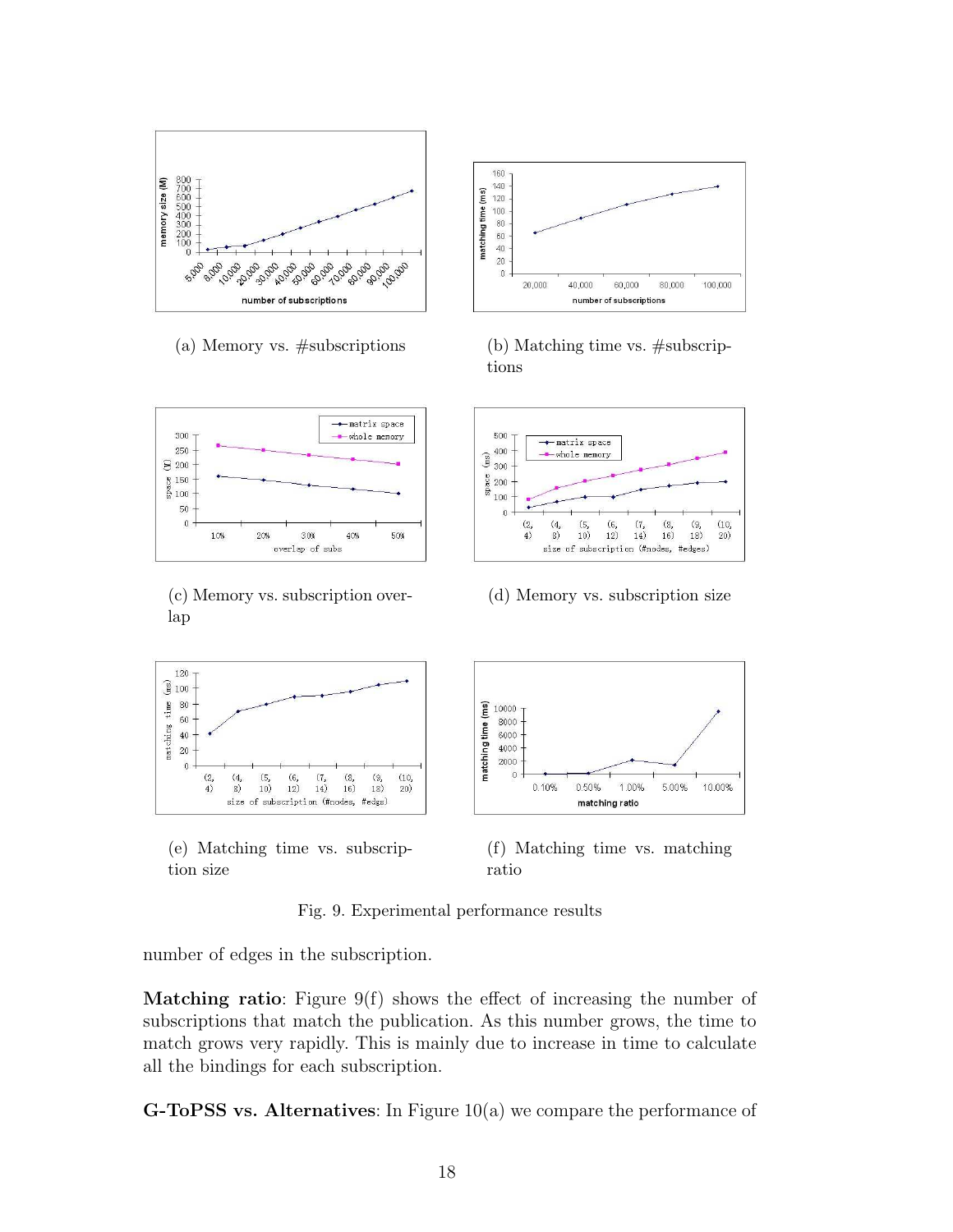

Fig. 10. Compare G-ToPSS with other algorithms

our algorithm to the OPS algorithm [25]. As the graph shows, OPS matching time increases very rapidly with the number of subscriptions. The main reason for the significant difference in matching times comes from the differences in basic assumptions. The OPS algorithm makes the same basic assumption as do other, traditional, subgraph isomorphism algorithms [24], namely that every node in a subscription is a variable. In other words, any node of a publication can match with any other node in the subscription graph. However, this assumption unnecessarily increases the matching complexity, as we see in the evaluation. We make a more realistic assumption that the number of variables in any subscription is low as compared to the total number of nodes in a subscription graph and the nodes in a RDF publication are unique.

Figure 10(b) illustrates that, even though OPS is less scalable than G-ToPSS, it is still far better then a naive approach which sequentially checks all subscriptions to find the matching ones.

## 6 Application

Recent years have seen a rise in the number of unconventional publishing tools on the Internet. Tools such as wikis, blogs, discussion forums, and web-based content management systems have experienced tremendous rise in popularity and use; primarily because they provide something traditional tools do not: easy of use for non computer-oriented users and they are based on the idea of "collaboration." It is estimated, by pewinternet.org, that 32 million people in the US read blogs (which represents 27% of the estimated 120 million US Internet users) while 8 million people have said that they have created blogs.

Web-based collaboration is the common idea for this new breed of contentmanagement tools. The center piece of such tools is a web page that is being used as an area where multiple users participate in content creation. More significantly, the collaboration enabling tool used is the web page itself (accessed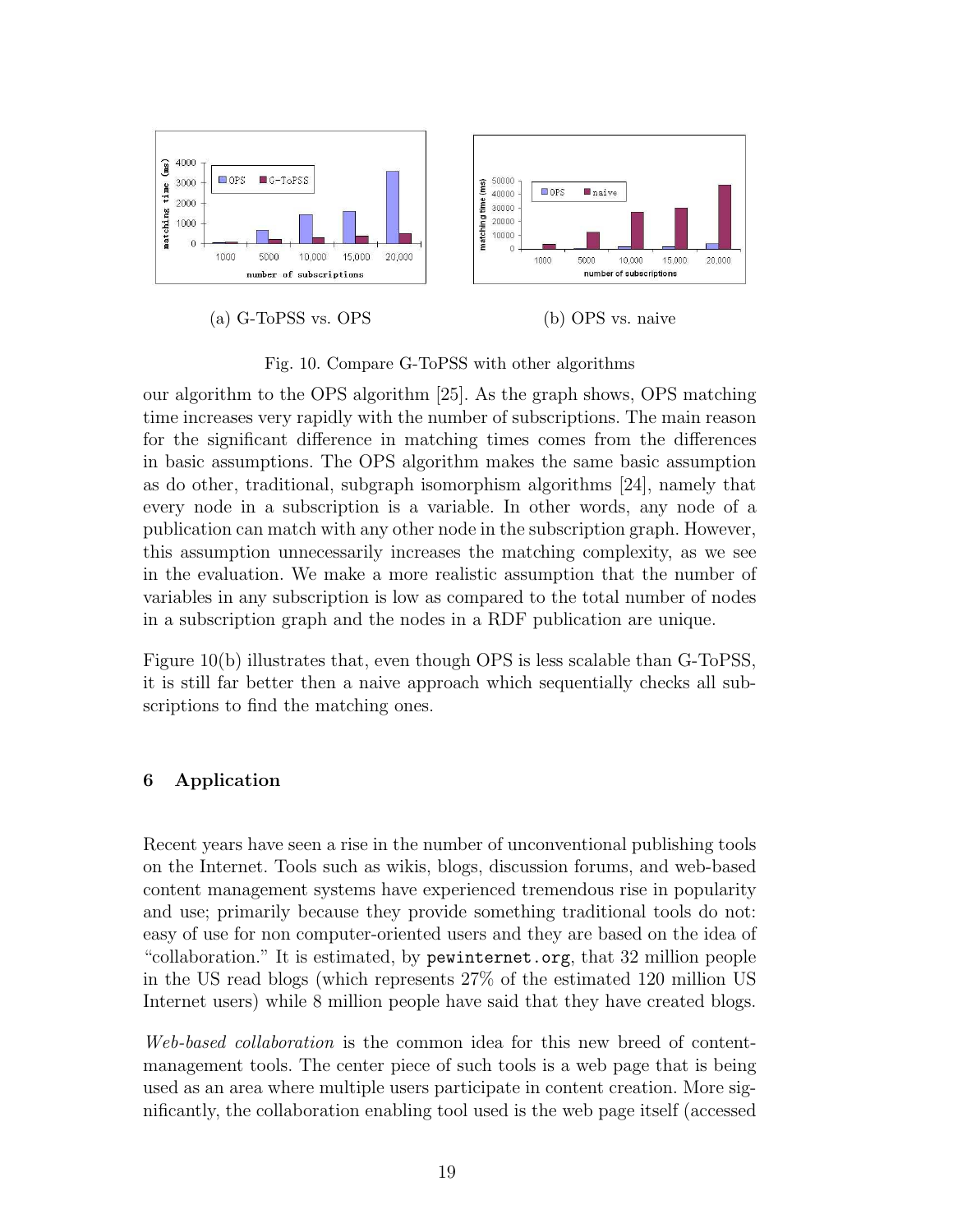through the all-pervasive web browser).

With these new web applications, there rouse a need for users to stay informed about changes to the content. In general, users want to be updated about daily news headlines of interest to them, or be notified when there is a reply in a discussion they participate in, or their favorite web personality has updated his/her blog (online diary etc.).

RSS<sup>4</sup> is quickly becoming the dominant way to disseminate content update notifications on the Internet. pewinternet.org reports that 6 million people in the US use RSS aggregators (a service/application that monitors large numbers of RSS feeds).<sup>5</sup>

Web-based content management systems (CMS) have also grown in popularity mainly because they are based on the publishing tools just described, but also because they are much easier to use and maintain than traditional CMS. <sup>6</sup> Like traditional CMS systems, they provide content access control, user profiles, persistent storage, web access, RSS authoring, advanced content management, content routing and taxonomic content classification.

In this section, we describe an extension to content management systems, CMS-ToPSS, for scalable dissemination of RSS documents, based on the publish/subscribe model. To illustrate the effectiveness of the system, we extend an existing open-source web-based content-management system, Drupal (drupal.org) to use CMS-ToPSS in a manner that is transparent to end users, yet provides an efficient content-routing architecture.

CMS-ToPSS consists of three main components: The Drupal module (a conent management system), the G-ToPSS filtering service and connector between them. The overall architecture is shown in Figure 11. The Drupal module acts as a client to the filtering service. The module does not require any changes to Drupal, and any Drupal installation can experience the benefits of CMS-ToPSS by simply retrieving and installing the module.

G-ToPSS filtering service is accessible via XML-RPC and can be accessed by the XML-RPC client. The CMS-ToPSS connector reads RSS feeds and serializes them into publications and subscriptions as input to G-ToPSS. In Figure 13 we show an example of an RSS feed (ie.e, a publication) and a subscription is shown in Figure 12. Both publications and subscriptions are

 $4$  web.resource.org/rss/1.0/spec

<sup>&</sup>lt;sup>5</sup> Reported by Pew Internet & American Life Project (www.pewinternet.org), an organization that produces reports that explore the impact of the Internet on families, communities, the daily life. Also reported by "RSS at Harvard Law" (blogs.law.harvard.edu/tech/)

<sup>6</sup> Mid Market Web CMS Vendors Pull Ahead. Brice Dunwoodie. CMSwire.com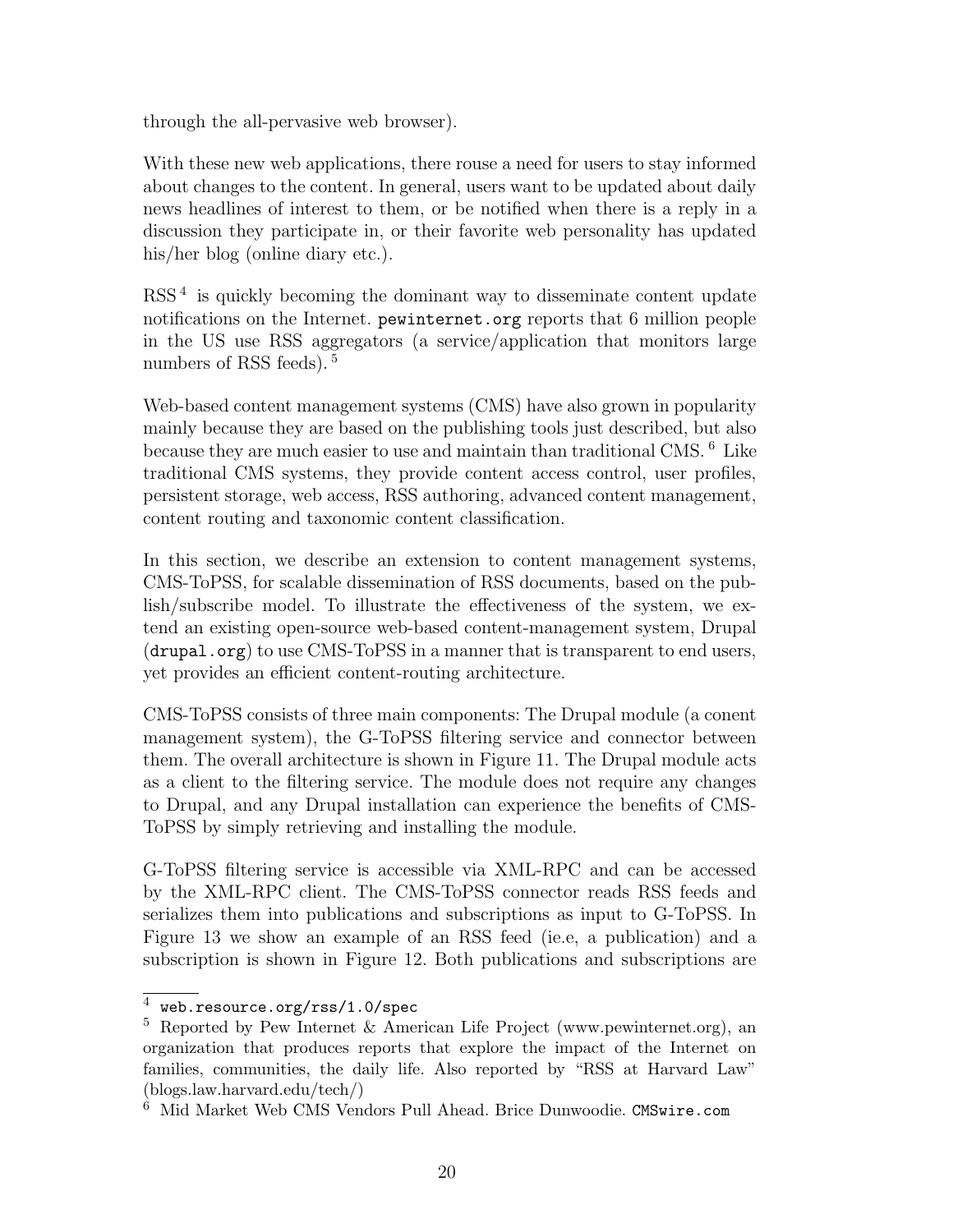

Fig. 11. CMS-ToPSS system architecture

RSS feeds. And subscriptions are differentiated by the key word GQL in title and the query can be taken out from description.



Fig. 12. Subscription example

Upon receiving a publication and subscriptions, G-ToPSS performs the matching between them and the outputs are notifications which are also serialized as RSS feeds over the converter back to the client via XML-RPC. Each subscription that a user submits is, in fact, a distinct RSS feed (containing items matching the user's subscription).

The Drupal module performs both subscribing and publishing based on user interaction with Drupal CMS. User can easily generate an RDF document using our template and publish to G-ToPSS. Also user can form a subscription with specified constraints from the interaction panel and send it to G-ToPSS. The module serializes all content changes in Drupal using RSS and sends them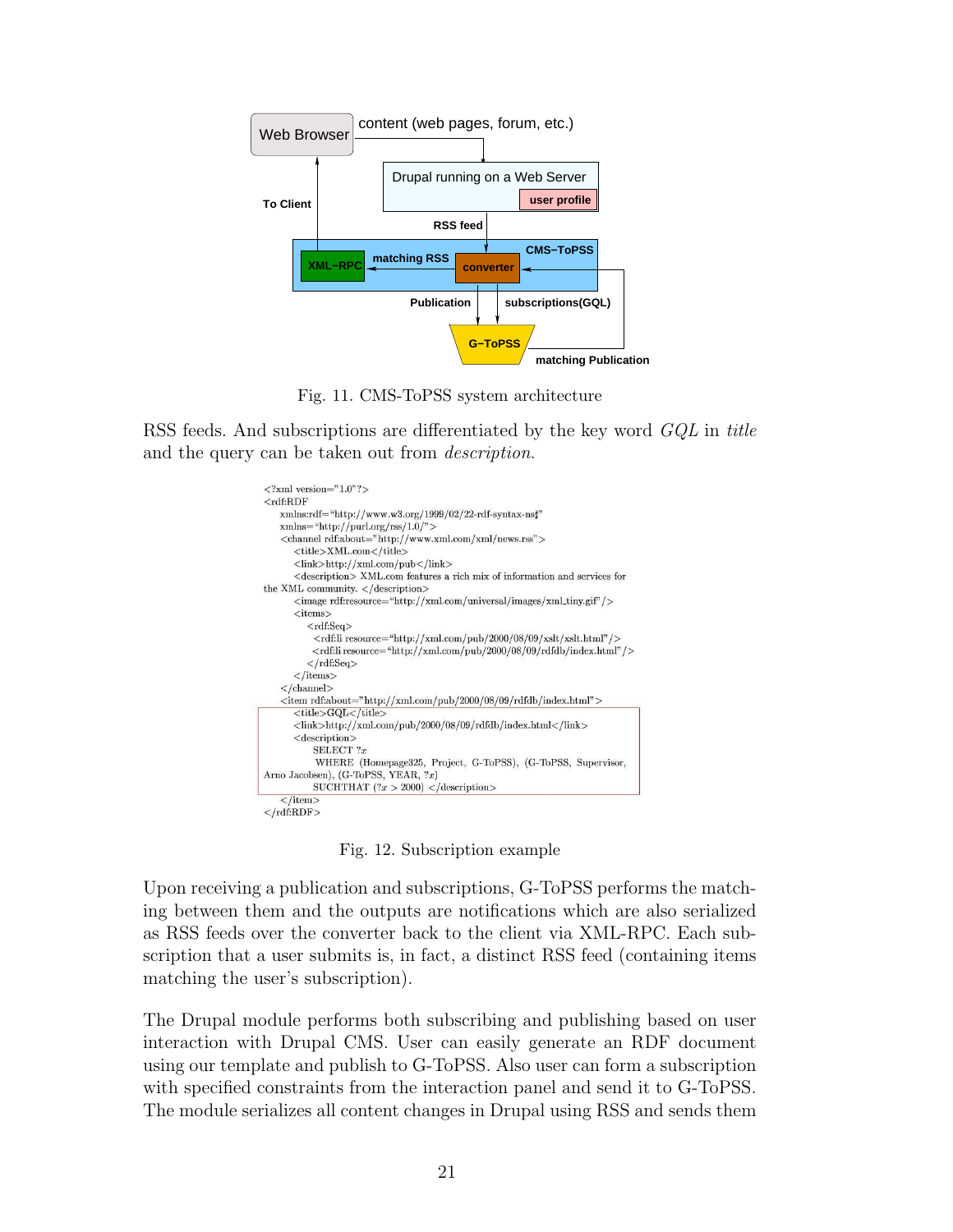```
<? \mathrm{xml} version="1.0"?>
<rdf:RDF
    xmlns:rdf="http://www.w3.org/1999/02/22-rdf-syntax-ns#"
    \begin{array}{l}\n \text{cm} \text{ln} = \text{``http://purl.org/rss/1.0} \text{''}>\\ \n < \text{channel rdf:about} = \text{"http://www.xml.com/xml/news.rss"}> \n \end{array}<title>XML.com</title>
        \langlelink>http://xml.com/pub\langle/link>
        <description> XML.com features a rich mix of information and services for
the XML community. \langle/description>
        <image rdf:resource="http://xml.com/universal/images/xml_tiny.gif"/>
        <items>\langle \text{rdf:Seq} \rangle<rdf:li resource="http://xml.com/pub/2000/08/09/xslt/xslt.html"/> \,<rdf:li resource="http://xml.com/pub/2000/08/09/rdfdb/index.html"/>
            \langle/rdf:Seq>
        \langle/items>
     \langle/channel>
     <image rdf:about="http://xml.com/universal/images/xml_tiny.gif">
        <title>XML.com</title>
        \langlelink>http://www.xml.com</link>
        <url>http://xml.com/universal/images/xml_tiny.gif</url>
     \frac{2}{\sin \theta}<item rdf:about="http://xml.com/pub/2000/08/09/xslt/xslt.html">
        <title>Processing Inclusions with XSLT</title>
        < link>http://xml.com/pub/2000/08/09/xslt/xslt.html</link><description> Processing document inclusions with general XML tools can
be problematic. This article proposes a way of preserving inclusion information
through SAX-based processing. \lt/\text{description}\gt\langle/item>
     \frac{1}{2} item rdf:about="http://xml.com/pub/2000/08/09/rdfdb/index.html">
        <title>Putting RDF to Work</title>
        < link>http://xml.com/pub/2000/08/09/rdfdb/index.html</link><description> Tool and API support for the Resource Description Frame-
work is slowly coming of age. Edd Dumbill takes a look at RDFDB, one of the most
exciting new RDF toolkits. \lt/\text{description}</item></rdf:RDF>
```
Fig. 13. RSS feed example

to the G-ToPSS filter service. The filtering service forwards the document to the interested clients which could be other XML-RPC clients as well as other Drupal modules. Note that the G-ToPSS filtering service can serve multiple Drupal sites.

In addition to publishing all content changes in RSS, the Drupal module also extends different kinds of Drupal content with change notification capabilities. For example, users can subscribe to receive notifications when they have replies on the discussion forum, or when a certain web page in Drupal has been updated. The Drupal module registers these kinds of subscriptions with the G-ToPSS filtering service transparently to the user.

A user, using a web browser, accesses a Drupal site that is extended with the module described in this paper. The user can choose to receive notifications for content of her choice (e.g., discussion forum replies, web page updates etc.) Drupal supports convenient taxonomic content classification, which can be directly mapped to a G-ToPSS ontology. In this case, the user will get notifications only when both the content and taxonomic constraints of her subscription are satisfied. The users can also create content (e.g., participate in a discussion form or create/update a web page) to trigger notifications. The users' subscriptions are stored as part of their Drupal profile. Via the profile web page, users can review their notification requests as well as see all notifications received for those requests.

We also allow users to subscribe directly on the RSS content by expressing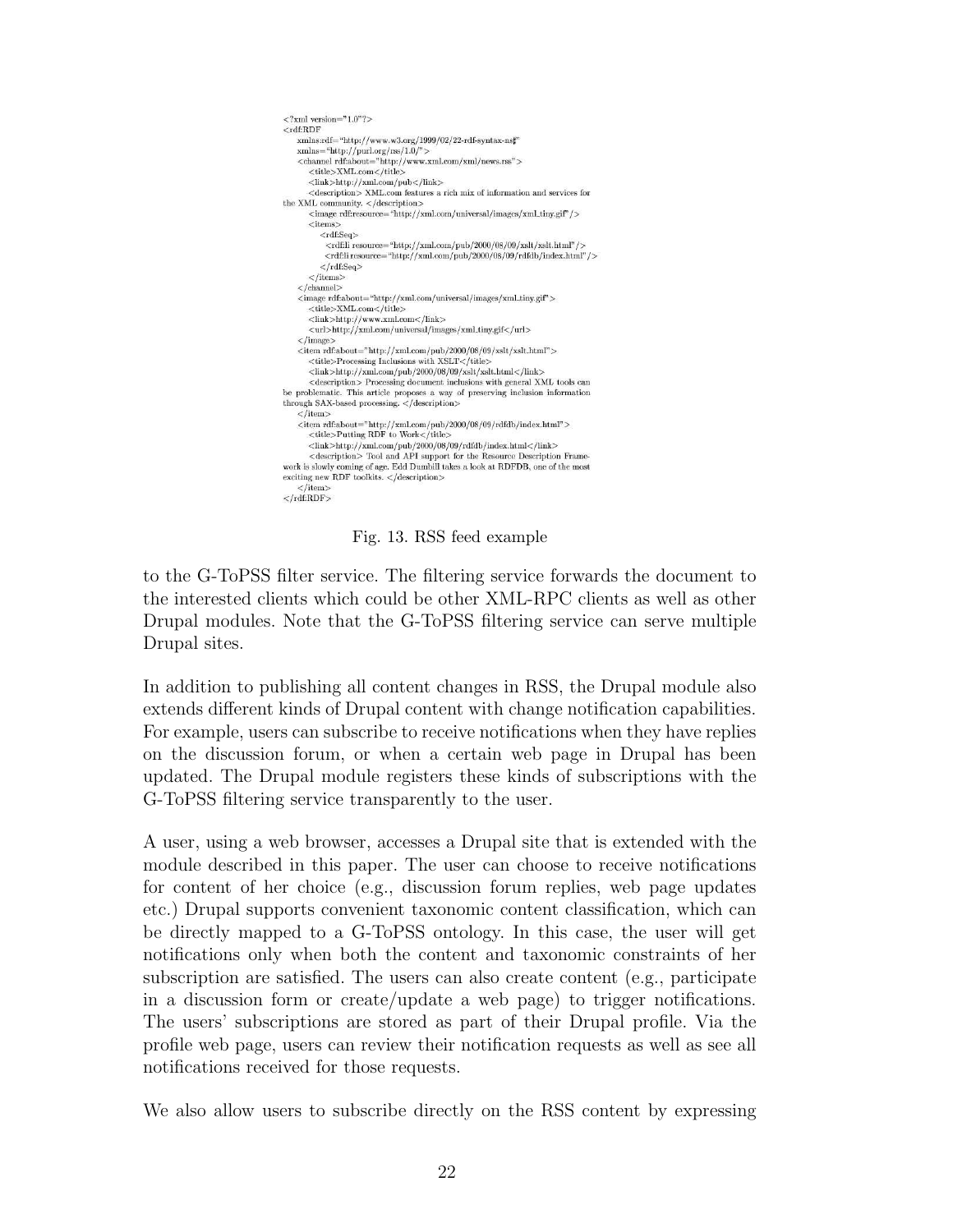|                                                                                                                                                                                                                                                                                                                                                                                                                                                                                                                                                                                                  |                                                                                                                                                                                                                                                                                                                                                                                                                                                                                                                                                                                                                                                                                      | edit secondar<br>edit primary |
|--------------------------------------------------------------------------------------------------------------------------------------------------------------------------------------------------------------------------------------------------------------------------------------------------------------------------------------------------------------------------------------------------------------------------------------------------------------------------------------------------------------------------------------------------------------------------------------------------|--------------------------------------------------------------------------------------------------------------------------------------------------------------------------------------------------------------------------------------------------------------------------------------------------------------------------------------------------------------------------------------------------------------------------------------------------------------------------------------------------------------------------------------------------------------------------------------------------------------------------------------------------------------------------------------|-------------------------------|
| admin<br>$\blacktriangleright$<br>create content<br>$\Box$<br>my account<br>news aggregator<br>$\bullet$ sources<br>$a$ gn<br><sup>a</sup> Ahraham Lincoln's<br><b>Life and Politics</b><br>11212a<br><sup>a</sup> Abraham Lincoln's<br>Life and Politics<br>11212h<br><sup>a</sup> Ahraham Lincoln's<br>Life and Politics 33<br><sup>o</sup> My personal feed<br>۰<br>Neah<br>O.<br>AA<br>ø<br>any<br>elvis<br>۰<br>O.<br>febru<br>B<br>george<br>george washington<br><sup>o</sup> i hate<br>i like her<br>B.<br>۰<br><b>BUILDING</b><br>o<br>iohn<br>B<br>kenny<br>mama<br>milenko 1918<br>o, | Home » news aggregator » sources<br>milenko2002<br>configure<br>view<br>categorize<br>Title:<br>milenko2002<br>The name of the feed; typically the name of the web site you syndicate content from.<br>URL:<br>milenko2002<br>The fully-qualified URL of the feed.<br>GQL:<br>SELECT * WHERE (?x,uri:title,?y)<br>Use GQL to create a feed composed of items from multiple feeds matching the conditions specified in the GQL subscription.<br>Description:<br>lever<br>Short description of the feed or GOL query.<br><b>Update</b> interval:<br>$\cdot$<br>1 hour<br>The refresh interval indicating how often you want to update this feed. Requires crontab.<br>Delete<br>Submit | RESEARCH OROUP                |
| $n$ milenko $2002$                                                                                                                                                                                                                                                                                                                                                                                                                                                                                                                                                                               |                                                                                                                                                                                                                                                                                                                                                                                                                                                                                                                                                                                                                                                                                      |                               |

# Fig. 14. CMS-ToPSS User API

their subscriptions in G-ToPSS's SQL-like subscription language (GQL). The subscriptions and their results are also shown as part of the user profile. The screenshot of the user interface is shown in Figure 14.

# 7 Conclusions and Future Work

Use of RDF as a language for representing metadata is growing. Applications such as RSS and content management are exhibiting use patterns that current systems were not designed for.

The G-ToPSS prototype shows that a data-centric, push-based architecture such as a publish/subscribe system is a very good fit for just such applications (as illustrated by CMS-ToPSS described in Section 6). G-ToPSS is able to support high matching rates for very complex subscriptions. In practice, we expect these subscriptions to be simpler (i.e., have smaller number of edges and stars) on average than the ones used in our experiments.

Being based on RDF, G-ToPSS can be easily extended to use additional semantic information expressed in languages built on top of RDF, such as RDFS and OWL. We show how a RDFS taxonomy can be used to increase the expressiveness of the G-ToPSS query language. Our implementation uses an efficient traversal of the class hierarchy with support for multiple inheritance, which adds more expressiveness to the language without unduly affecting the matching rate. On the other hand, more powerful inference techniques such as those of Descriptions Logics (on which OWL is based) could augment the constraint filtering without significant changes to the matching engine.

In the future, we will work on extending G-ToPSS with full RDF language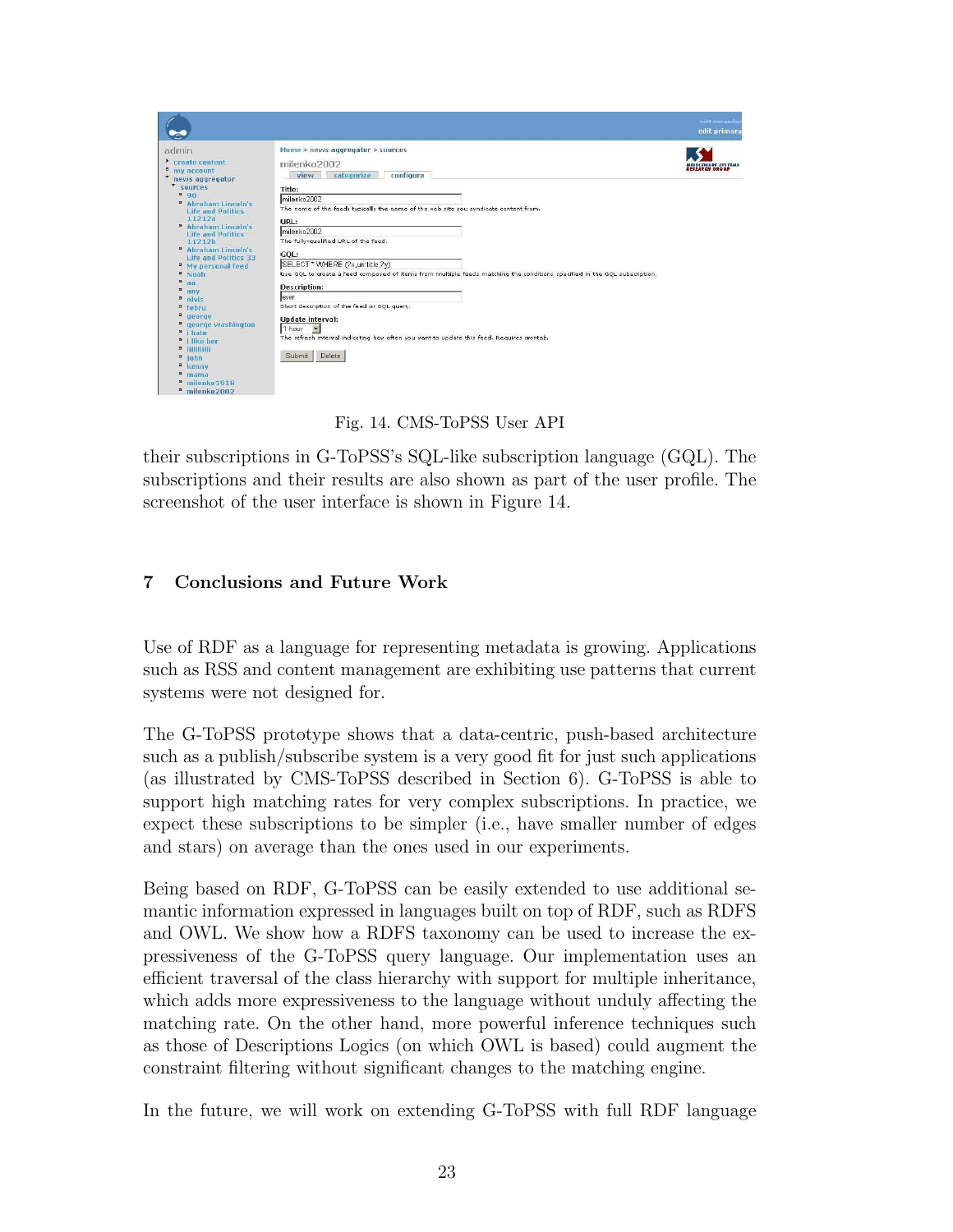features (such as bags and sequences), which we have left out since their implementation does not affect the matching rate but merely adds syntactic sugar.

Extending G-ToPSS to support variables on predicates is straight forward since the same techniques for supporting variables on subjects and objects can be used. Consequently, matching time complexity is not affected by this extension.

#### References

- [1] M. K. Aguilera, R. E. Strom, D. C. Sturman, M. Astley, and T. D. Chandra. Matching events in a content-based subscription system. In Symposium on Principles of Distributed Computing, pages 53–61, 1999.
- [2] M. Altinel and M. J. Franklin. Efficient filtering of XML documents for selective dissemination of information. In Proceedings of the 26th VLDB Conference, 2000.
- [3] I. Burcea, H.-A. Jacobsen, E. de Lara, V. Muthusamy, and M. Petrovic. Disconnected operation in publish/subscribe middleware. In Mobile Data Management, pages 39–, 2004.
- [4] M. Cai, M. R. Frank, B. Yan, and R. M. MacGregor. A subscribable peerto-peer rdf repository for distributed metadata management. J. Web Sem., 2(2):109–130, 2004.
- [5] A. Carzaniga, D. S. Rosenblum, and A. L. Wolf. Design and evaluation of a wide-area event notification service. ACM Transactions on Computer Systems, 19(3):332–383, Aug. 2001.
- [6] C. Y. Chan, P. Felber, M. N. Garofalakis, and R. Rastogi. Efficient filtering of XML documents with XPath expressions. The VLDB Journal, 11:354–379, 2002.
- [7] P.-A. Chirita, S. Idreos, M. Koubarakis, and W. Nejdl. Publish/subscribe for rdf-based p2p networks. In ESWS, pages 182–197, 2004.
- [8] M. Cilia, C. Bornhoevd, and A. P. Buchmann. CREAM: An Infrastructure for Distributed Heterogeneous Event-based Applications. In Proceedings of the International Conference on Cooperative Information Systems, pages 482–502, 2003.
- [9] G. Cugola, E. D. Nitto, and A. Fuggetta. The JEDI event-based infrastructure and its application to the development of the OPSS WFMS. IEEE Transactions on Software Engineering, 27:827–850, sep 2001.
- [10] Y. Diao, P. Fischer, M. Franklin, and R. To. Yfilter: Efficient and scalable filtering of XML documents. In Proceedings of ICDE2002, 2002.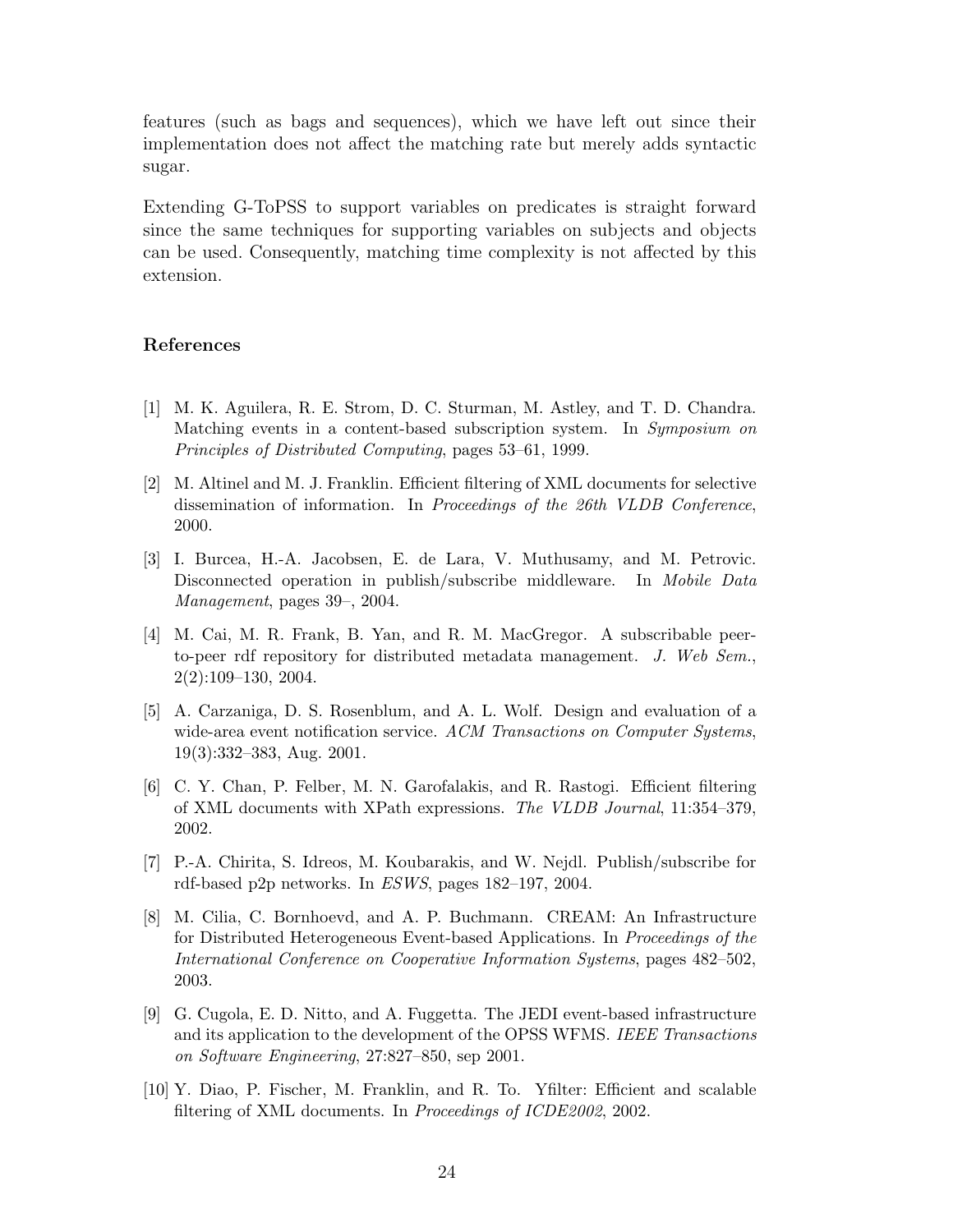- [11] K. G. C. (ed). RDF Data Access Use Cases and Requirements. W3C Working Draft, 2004.
- [12] F. Fabret, H.-A. Jacobsen, F. Llirbat, J. Pereira, K. Ross, and D. Shasha. Filtering algorithms and implementation for very fast publish/subscribe systems. In SIGMOD Conference, 2001.
- [13] E. Fidler, H. A. Jacobsen, and G. Li. The padres distributed publish/subscribe system. In 8th International Conference on Feature Interactions in Telecommunications and Software Systems, Leicester, UK, 2005.
- [14] A. K. Gupta and D. Suciu. Stream processing of xpath queries with predicates. In SIGMOD '03: Proceedings of the 2003 ACM SIGMOD international conference on Management of data, pages 419–430, New York, NY, USA, 2003. ACM Press.
- [15] V. Haarslev and R. Moller. Incremental Query Answering for Implementing Document Retrieval Services. In Proceedings of the International Workshop on Description Logics, 2003.
- [16] G. Li, S. Hou, and H. A. Jacobsen. A unified approach to routing, covering and merging in publish/subscribe systems based on modified binary decision diagrams. International Conference on Distributed Computing Systems (ICDCS'05), 2005.
- [17] G. Li and H. A. Jacobsen. Composite subscriptions in content-based publish/subscribe systems. In ACM/IFIP/USENIX 6th International Middleware Conference, Grenoble, France, 2005.
- [18] H. Liu and H.-A. Jacobsen. A-ToPSS a publish/subscribe system supporting approximate matching. In Very Large Databases (VLDB'02), University of Toronto, August 2002.
- [19] V. Muthusamy, M. Petrovic, and H.-A. Jacobsen. Effects of routing computations in content-based routing networks with mobile data sources. In the Eleventh Annual International Conference on Mobile Computing and Networking, Cologne,Germany, 2005.
- [20] M. Petrovic, I. Burcea, and H.-A. Jacobsen. S-ToPSS a semantic publish/subscribe system. In Very Large Databases (VLDB'03), Berlin, Germany, September 2003.
- [21] M. Petrovic, H. Liu, and H.-A. Jacobsen. CMS-ToPSS efficient dissemination of rss documents. In Proceedings of 31st International Conference on Very Large Data Bases (VLDB). (demo), September 2005.
- [22] M. Petrovic, H. Liu, and H.-A. Jacobsen. G-ToPSS fast filtering of graphbased metadata. In the 14th International World Wide Web Conference, Chiba, Japan, May 2005.
- [23] M. Petrovic, V. Muthusamy, D. Gao, and H.-A. Jacobsen. Publisher mobility in distributed publish/subscribe systems. In DEBS Workshop at ICDCS,Columbus, Ohio, 2005.